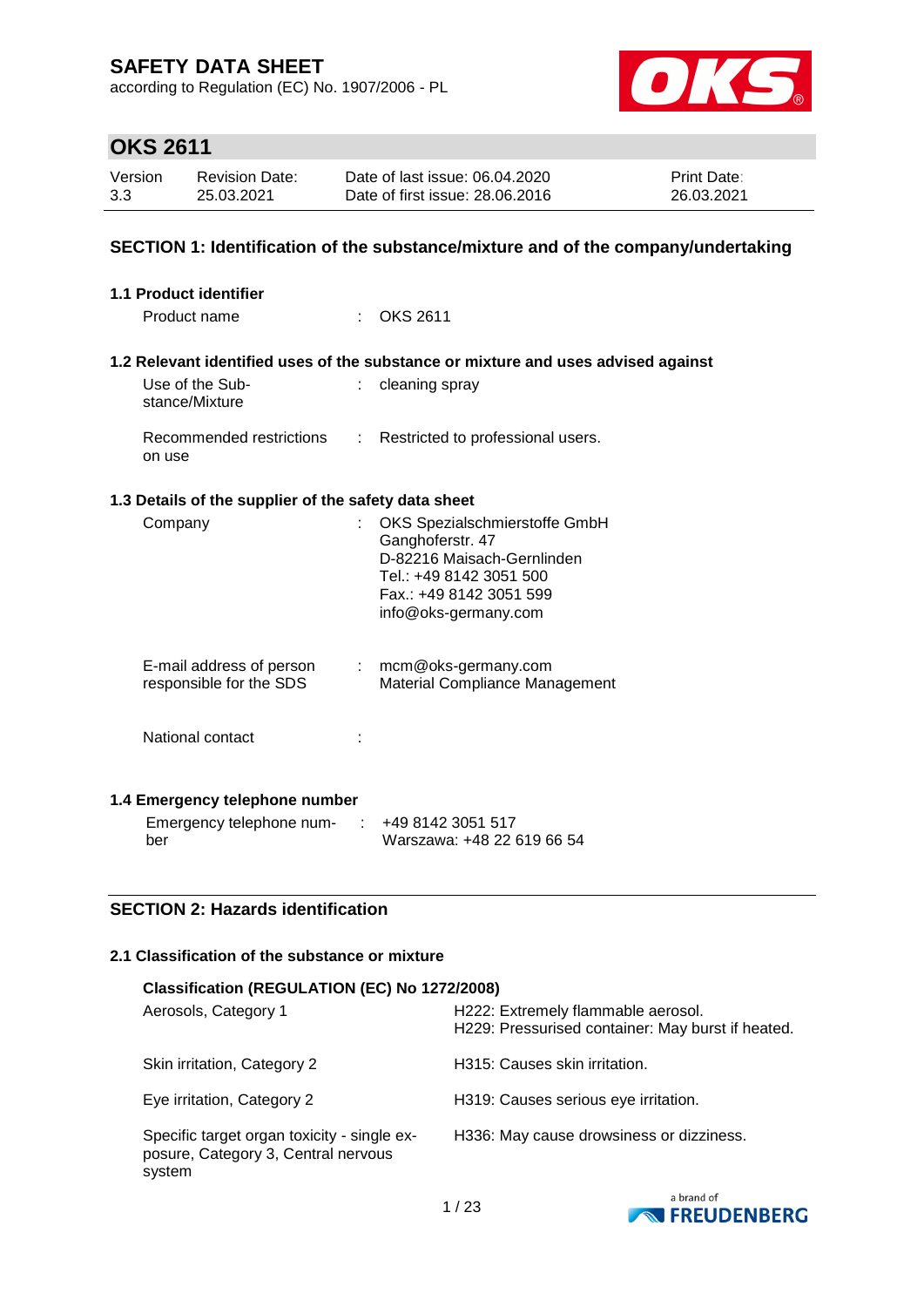according to Regulation (EC) No. 1907/2006 - PL



# **OKS 2611**

| UNJ ZOI I                                           |                                          |  |                                              |                                                                     |                                                                                          |
|-----------------------------------------------------|------------------------------------------|--|----------------------------------------------|---------------------------------------------------------------------|------------------------------------------------------------------------------------------|
| Version<br>3.3                                      | <b>Revision Date:</b><br>25.03.2021      |  |                                              | Date of last issue: 06.04.2020<br>Date of first issue: 28.06.2016   | <b>Print Date:</b><br>26.03.2021                                                         |
|                                                     | Aspiration hazard, Category 1            |  |                                              | H304: May be fatal if swallowed and enters air-<br>ways.            |                                                                                          |
| Long-term (chronic) aquatic hazard, Cat-<br>egory 3 |                                          |  |                                              | H412: Harmful to aquatic life with long lasting ef-<br>fects.       |                                                                                          |
|                                                     | 2.2 Label elements                       |  |                                              |                                                                     |                                                                                          |
|                                                     | Labelling (REGULATION (EC) No 1272/2008) |  |                                              |                                                                     |                                                                                          |
|                                                     | Hazard pictograms                        |  |                                              |                                                                     |                                                                                          |
|                                                     | Signal word                              |  | Danger                                       |                                                                     |                                                                                          |
|                                                     | <b>Hazard statements</b>                 |  | H <sub>222</sub><br>H <sub>229</sub><br>H304 | Extremely flammable aerosol.<br>ways.                               | Pressurised container: May burst if heated.<br>May be fatal if swallowed and enters air- |
|                                                     |                                          |  | H315<br>H319<br>H336<br>H412                 | Causes skin irritation.<br>Causes serious eye irritation.<br>fects. | May cause drowsiness or dizziness.<br>Harmful to aquatic life with long lasting ef-      |
|                                                     | Precautionary statements                 |  | <b>Prevention:</b>                           |                                                                     |                                                                                          |
|                                                     |                                          |  | P210                                         | smoking.                                                            | Keep away from heat, hot surfaces, sparks,<br>open flames and other ignition sources. No |
|                                                     |                                          |  | P211                                         | ignition source.                                                    | Do not spray on an open flame or other                                                   |
|                                                     |                                          |  | P <sub>251</sub>                             |                                                                     | Do not pierce or burn, even after use                                                    |
|                                                     |                                          |  | <b>Response:</b><br>P301 + P310              |                                                                     | IF SWALLOWED: Immediately call a                                                         |
|                                                     |                                          |  | P331                                         | POISON CENTER/ doctor.<br>Do NOT induce vomiting.                   |                                                                                          |
|                                                     |                                          |  | Storage:                                     |                                                                     |                                                                                          |
|                                                     |                                          |  | P405<br>$P410 + P412$                        | Store locked up.                                                    | Protect from sunlight. Do not expose to<br>temperatures exceeding 50 °C/ 122 °F.         |

Hazardous components which must be listed on the label: propan-2-ol

Naphtha (petroleum), hydrotreated light; Low boiling point hydrogen treated naphtha

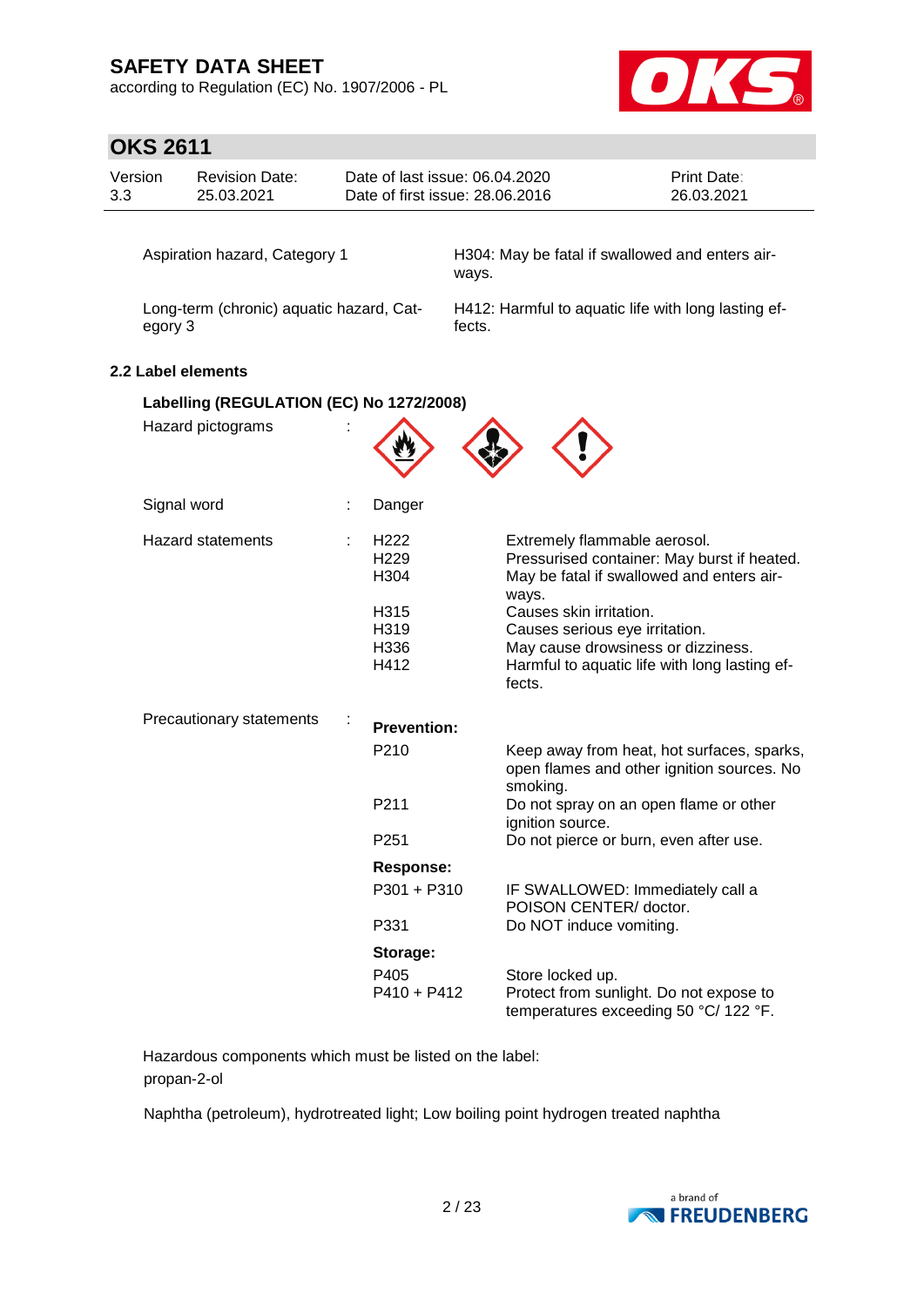according to Regulation (EC) No. 1907/2006 - PL



## **OKS 2611**

| Version | <b>Revision Date:</b> | Date of last issue: 06.04.2020  | <b>Print Date:</b> |
|---------|-----------------------|---------------------------------|--------------------|
| 3.3     | 25.03.2021            | Date of first issue: 28,06,2016 | 26.03.2021         |

#### **2.3 Other hazards**

This substance/mixture contains no components considered to be either persistent, bioaccumulative and toxic (PBT), or very persistent and very bioaccumulative (vPvB) at levels of 0.1% or higher.

### **SECTION 3: Composition/information on ingredients**

#### **3.2 Mixtures**

Chemical nature : Active substance with propellant Solvent mixture

#### **Components**

| Chemical name                                                                                       | CAS-No.<br>EC-No.<br>Index-No.<br>Registration number                       | Classification                                                                                                    | Concentration<br>limits<br>M-Factor<br><b>Notes</b> | Concentration<br>(% w/w) |  |  |
|-----------------------------------------------------------------------------------------------------|-----------------------------------------------------------------------------|-------------------------------------------------------------------------------------------------------------------|-----------------------------------------------------|--------------------------|--|--|
| propan-2-ol                                                                                         | 67-63-0<br>200-661-7<br>603-117-00-0<br>02-2119457558-25-<br><b>XXXX</b>    | Flam. Liq.2; H225<br>Eye Irrit.2; H319<br>STOT SE3; H336                                                          |                                                     | $>= 20 - < 30$           |  |  |
| Naphtha (petroleum),<br>hydrotreated light;<br>Low boiling point hy-<br>drogen treated naph-<br>tha | 64742-49-0<br>927-241-2<br>649-328-00-1<br>01-2119471843-32-<br><b>XXXX</b> | Flam. Liq.3; H226<br>STOT SE3; H336<br>Asp. Tox.1; H304<br>Aquatic Chronic3;<br>H412                              |                                                     | $>= 25 - < 30$           |  |  |
| Hydrocarbons, C6-C7,<br>n-alkanes, isoalkanes,<br>cyclics, <5% n-hexane                             | Not Assigned<br>921-024-6<br>01-2119475514-35-<br><b>XXXX</b>               | Flam. Lig.2; H225<br>Skin Irrit.2; H315<br><b>STOT SE3; H336</b><br>Asp. Tox.1; H304<br>Aquatic Chronic2;<br>H411 |                                                     | $>= 20 - 25$             |  |  |
| acetone                                                                                             | 67-64-1<br>200-662-2<br>606-001-00-8<br>01-2119471330-49-<br><b>XXXX</b>    | Flam. Liq.2; H225<br>Eye Irrit.2; H319<br>STOT SE3; H336                                                          |                                                     | $>= 10 - 20$             |  |  |
|                                                                                                     | Substances with a workplace exposure limit :                                |                                                                                                                   |                                                     |                          |  |  |
| carbon dioxide                                                                                      | 124-38-9<br>204-696-9                                                       | Press. GasCompr.<br>Gas; H280                                                                                     |                                                     | $>= 1 - 10$              |  |  |

For explanation of abbreviations see section 16.

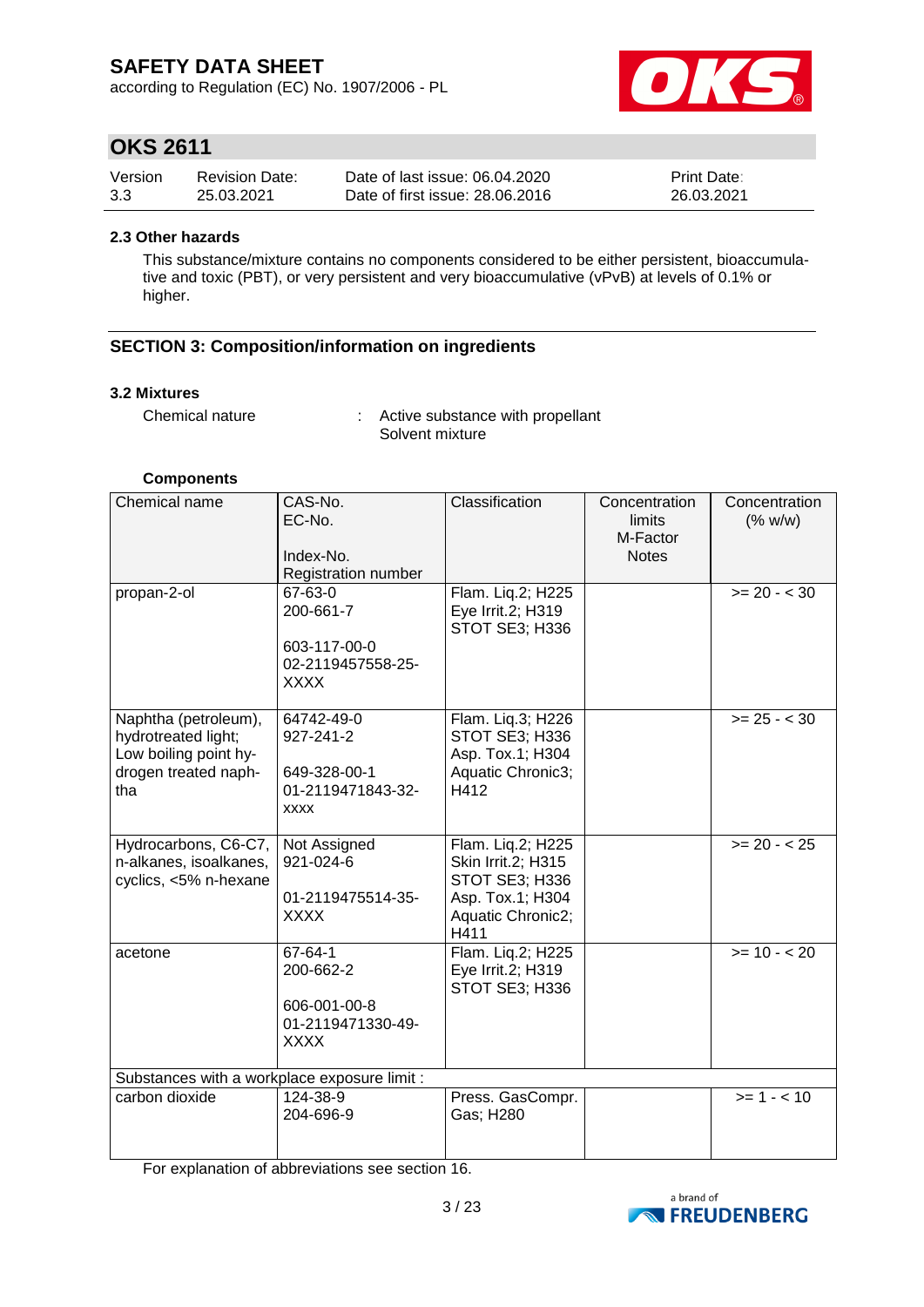according to Regulation (EC) No. 1907/2006 - PL



# **OKS 2611**

| Version | Revision Date: | Date of last issue: 06.04.2020  | <b>Print Date:</b> |
|---------|----------------|---------------------------------|--------------------|
| 3.3     | 25.03.2021     | Date of first issue: 28,06,2016 | 26.03.2021         |

### **SECTION 4: First aid measures**

| If inhaled              | Call a physician or poison control centre immediately.<br>÷.<br>Remove person to fresh air. If signs/symptoms continue, get<br>medical attention.<br>Keep patient warm and at rest.<br>If unconscious, place in recovery position and seek medical<br>advice.<br>Keep respiratory tract clear.<br>If breathing is irregular or stopped, administer artificial respira-<br>tion. |
|-------------------------|---------------------------------------------------------------------------------------------------------------------------------------------------------------------------------------------------------------------------------------------------------------------------------------------------------------------------------------------------------------------------------|
| In case of skin contact | Take off all contaminated clothing immediately.<br>Get medical attention immediately if irritation develops and<br>persists.<br>Wash clothing before reuse.<br>Thoroughly clean shoes before reuse.<br>Wash off immediately with plenty of water.                                                                                                                               |
| In case of eye contact  | Rinse immediately with plenty of water, also under the eyelids,<br>for at least 10 minutes.<br>Seek medical advice.                                                                                                                                                                                                                                                             |
| If swallowed            | Move the victim to fresh air.<br>If accidentally swallowed obtain immediate medical attention.<br>Keep respiratory tract clear.<br>Do NOT induce vomiting.<br>Rinse mouth with water.<br>Aspiration hazard if swallowed - can enter lungs and cause<br>damage.                                                                                                                  |

## **4.2 Most important symptoms and effects, both acute and delayed**

| Symptoms     | Inhalation may provoke the following symptoms:<br>Unconsciousness<br><b>Dizziness</b><br><b>Drowsiness</b><br>Headache<br>Nausea<br><b>Tiredness</b><br>Skin contact may provoke the following symptoms:<br>Erythema |
|--------------|----------------------------------------------------------------------------------------------------------------------------------------------------------------------------------------------------------------------|
|              | Aspiration may cause pulmonary oedema and pneumonitis.                                                                                                                                                               |
| <b>Risks</b> | Central nervous system depression<br>÷.<br>Risk of product entering the lungs on vomiting after ingestion.<br>Health injuries may be delayed.                                                                        |

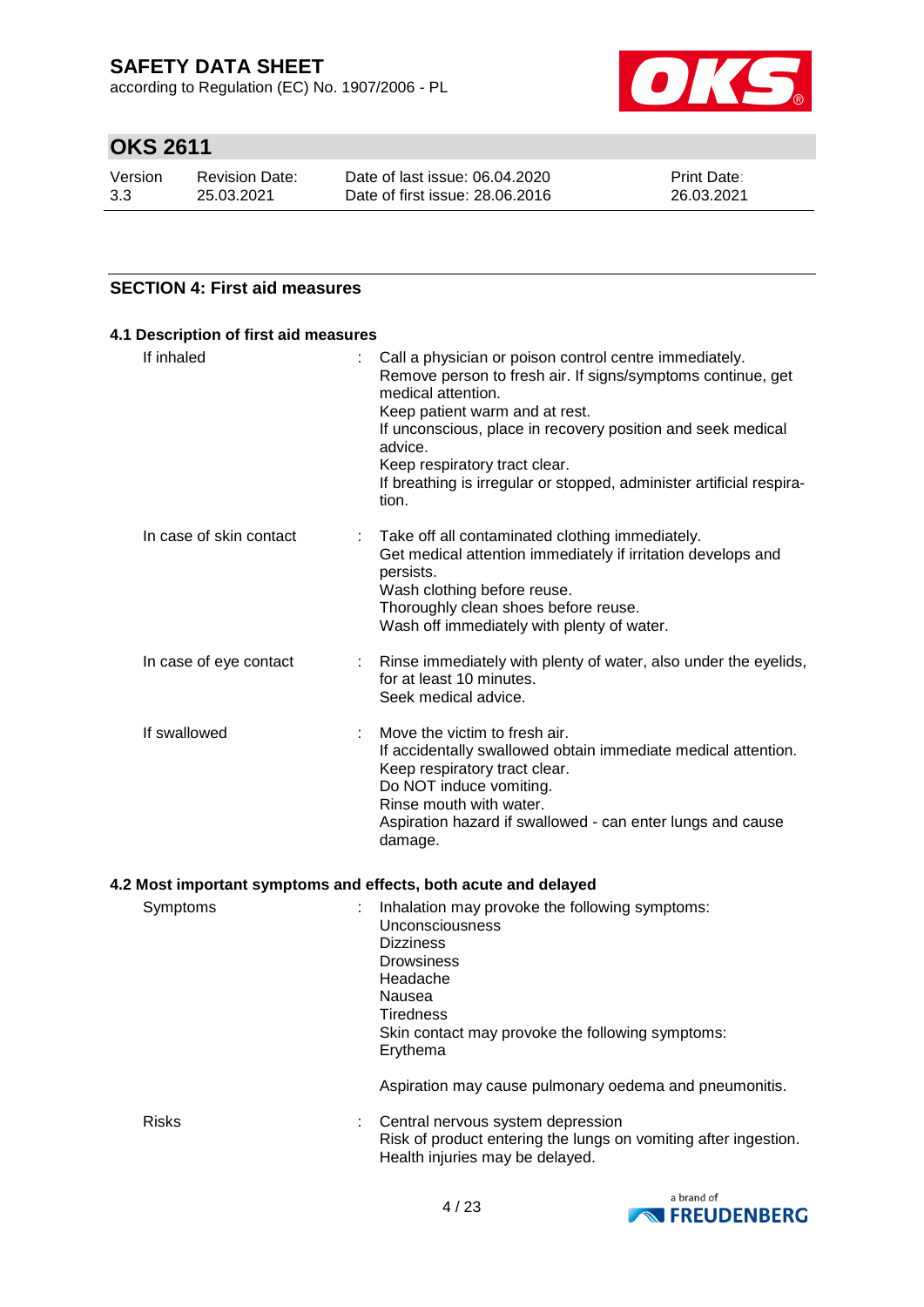according to Regulation (EC) No. 1907/2006 - PL



# **OKS 2611**

| Version | <b>Revision Date:</b> | Date of last issue: 06.04.2020  | <b>Print Date:</b> |
|---------|-----------------------|---------------------------------|--------------------|
| 3.3     | 25.03.2021            | Date of first issue: 28,06,2016 | 26.03.2021         |

Causes skin irritation.

**4.3 Indication of any immediate medical attention and special treatment needed**

Treatment : Treat symptomatically.

## **SECTION 5: Firefighting measures**

## **5.1 Extinguishing media**

| Suitable extinguishing media : ABC powder |                         |
|-------------------------------------------|-------------------------|
| Unsuitable extinguishing<br>media         | : High volume water jet |

### **5.2 Special hazards arising from the substance or mixture**

| Specific hazards during fire-<br>fighting          | ÷. | Fire Hazard<br>Do not let product enter drains.<br>Contains gas under pressure; may explode if heated.<br>Beware of vapours accumulating to form explosive concentra-<br>tions. Vapours can accumulate in low areas. |
|----------------------------------------------------|----|----------------------------------------------------------------------------------------------------------------------------------------------------------------------------------------------------------------------|
| Hazardous combustion prod- : Carbon oxides<br>ucts |    |                                                                                                                                                                                                                      |
| 5.3 Advice for firefighters                        |    |                                                                                                                                                                                                                      |
| Special protective equipment :<br>for firefighters |    | In the event of fire, wear self-contained breathing apparatus.<br>Use personal protective equipment. Exposure to decomposi-<br>tion products may be a hazard to health.                                              |
| Further information                                |    | Standard procedure for chemical fires.<br>Collect contaminated fire extinguishing water separately. This<br>must not be discharged into drains.<br>Cool containers/tanks with water spray.                           |

## **SECTION 6: Accidental release measures**

### **6.1 Personal precautions, protective equipment and emergency procedures**

| Personal precautions | Evacuate personnel to safe areas.                          |
|----------------------|------------------------------------------------------------|
|                      | Ensure adequate ventilation.                               |
|                      | Remove all sources of ignition.                            |
|                      | Do not breathe vapours or spray mist.                      |
|                      | Do not breathe dust/fume/gas/mist/vapours/spray.           |
|                      | Refer to protective measures listed in sections 7 and 8.   |
|                      | Only qualified personnel equipped with suitable protective |
|                      | equipment may intervene.                                   |

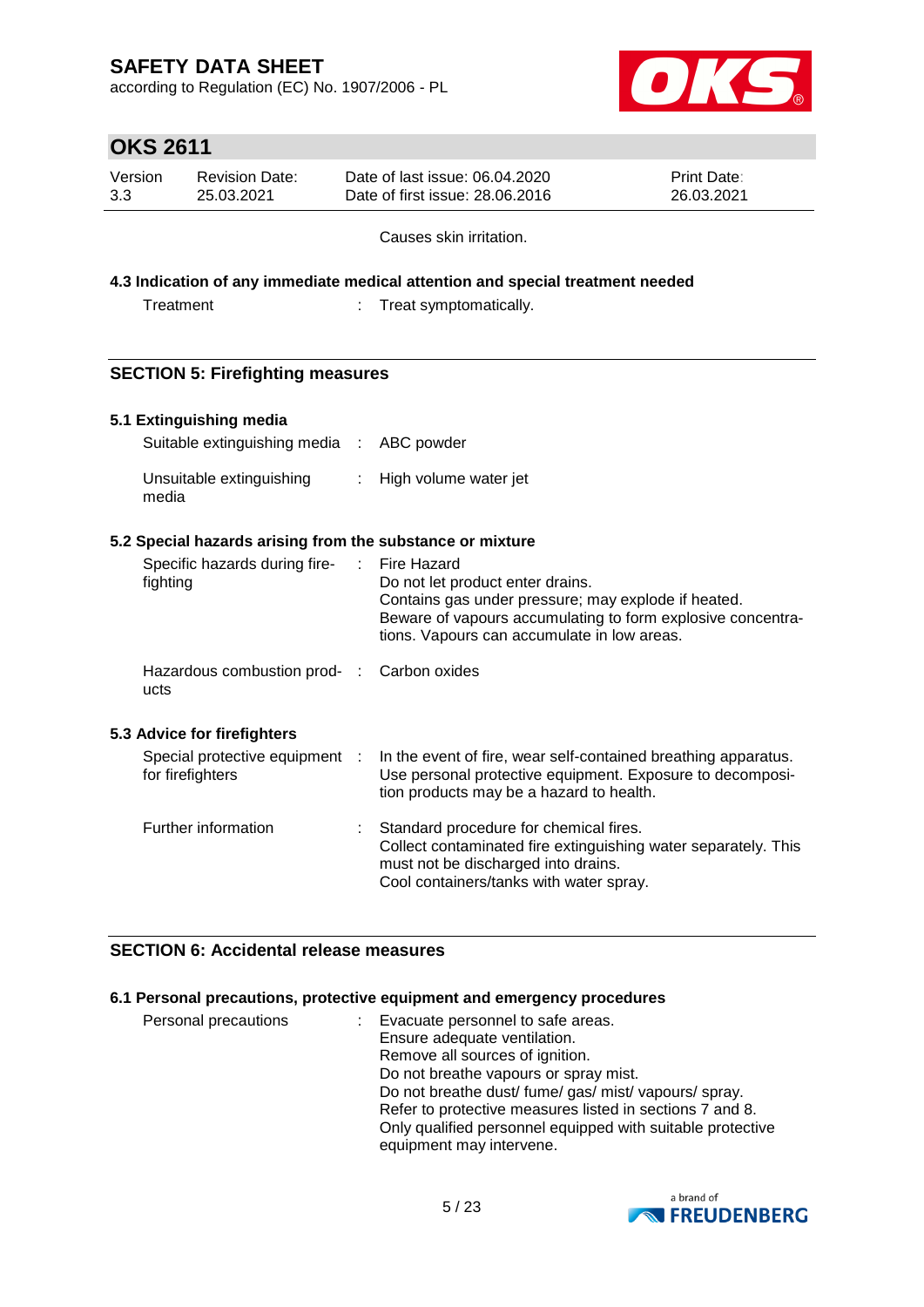according to Regulation (EC) No. 1907/2006 - PL



## **OKS 2611**

| Version | <b>Revision Date:</b> | Date of last issue: 06.04.2020  | <b>Print Date:</b> |
|---------|-----------------------|---------------------------------|--------------------|
| 3.3     | 25.03.2021            | Date of first issue: 28.06.2016 | 26.03.2021         |

### **6.2 Environmental precautions**

| Environmental precautions |  | Do not allow contact with soil, surface or ground water.<br>Prevent further leakage or spillage if safe to do so.<br>If the product contaminates rivers and lakes or drains inform<br>respective authorities. |
|---------------------------|--|---------------------------------------------------------------------------------------------------------------------------------------------------------------------------------------------------------------|
|---------------------------|--|---------------------------------------------------------------------------------------------------------------------------------------------------------------------------------------------------------------|

## **6.3 Methods and material for containment and cleaning up**

| Methods for cleaning up | : Contain spillage, and then collect with non-combustible ab-<br>sorbent material, (e.g. sand, earth, diatomaceous earth, ver-<br>miculite) and place in container for disposal according to local<br>/ national regulations (see section 13).<br>Keep in suitable, closed containers for disposal.<br>Non-sparking tools should be used. |
|-------------------------|-------------------------------------------------------------------------------------------------------------------------------------------------------------------------------------------------------------------------------------------------------------------------------------------------------------------------------------------|
|-------------------------|-------------------------------------------------------------------------------------------------------------------------------------------------------------------------------------------------------------------------------------------------------------------------------------------------------------------------------------------|

### **6.4 Reference to other sections**

For personal protection see section 8.

## **SECTION 7: Handling and storage**

### **7.1 Precautions for safe handling**

| Advice on safe handling | : Do not use in areas without adequate ventilation.<br>Do not breathe vapours or spray mist.<br>In case of insufficient ventilation, wear suitable respiratory<br>equipment.<br>Avoid contact with skin and eyes.<br>For personal protection see section 8.<br>Keep away from fire, sparks and heated surfaces.<br>Smoking, eating and drinking should be prohibited in the ap-<br>plication area.<br>Wash hands and face before breaks and immediately after<br>handling the product.<br>Do not get in eyes or mouth or on skin.<br>Do not get on skin or clothing.<br>Do not ingest.<br>Do not use sparking tools.<br>These safety instructions also apply to empty packaging which<br>may still contain product residues.<br>Pressurized container: protect from sunlight and do not ex-<br>pose to temperatures exceeding 50 °C. Do not pierce or burn,<br>even after use. |
|-------------------------|--------------------------------------------------------------------------------------------------------------------------------------------------------------------------------------------------------------------------------------------------------------------------------------------------------------------------------------------------------------------------------------------------------------------------------------------------------------------------------------------------------------------------------------------------------------------------------------------------------------------------------------------------------------------------------------------------------------------------------------------------------------------------------------------------------------------------------------------------------------------------------|
| Hygiene measures        | Wash face, hands and any exposed skin thoroughly after<br>handling.                                                                                                                                                                                                                                                                                                                                                                                                                                                                                                                                                                                                                                                                                                                                                                                                            |

### **7.2 Conditions for safe storage, including any incompatibilities**

| Requirements for storage | BEWARE: Aerosol is pressurized. Keep away from direct sun    |
|--------------------------|--------------------------------------------------------------|
| areas and containers     | exposure and temperatures over 50 °C. Do not open by force   |
|                          | or throw into fire even after use. Do not spray on flames or |

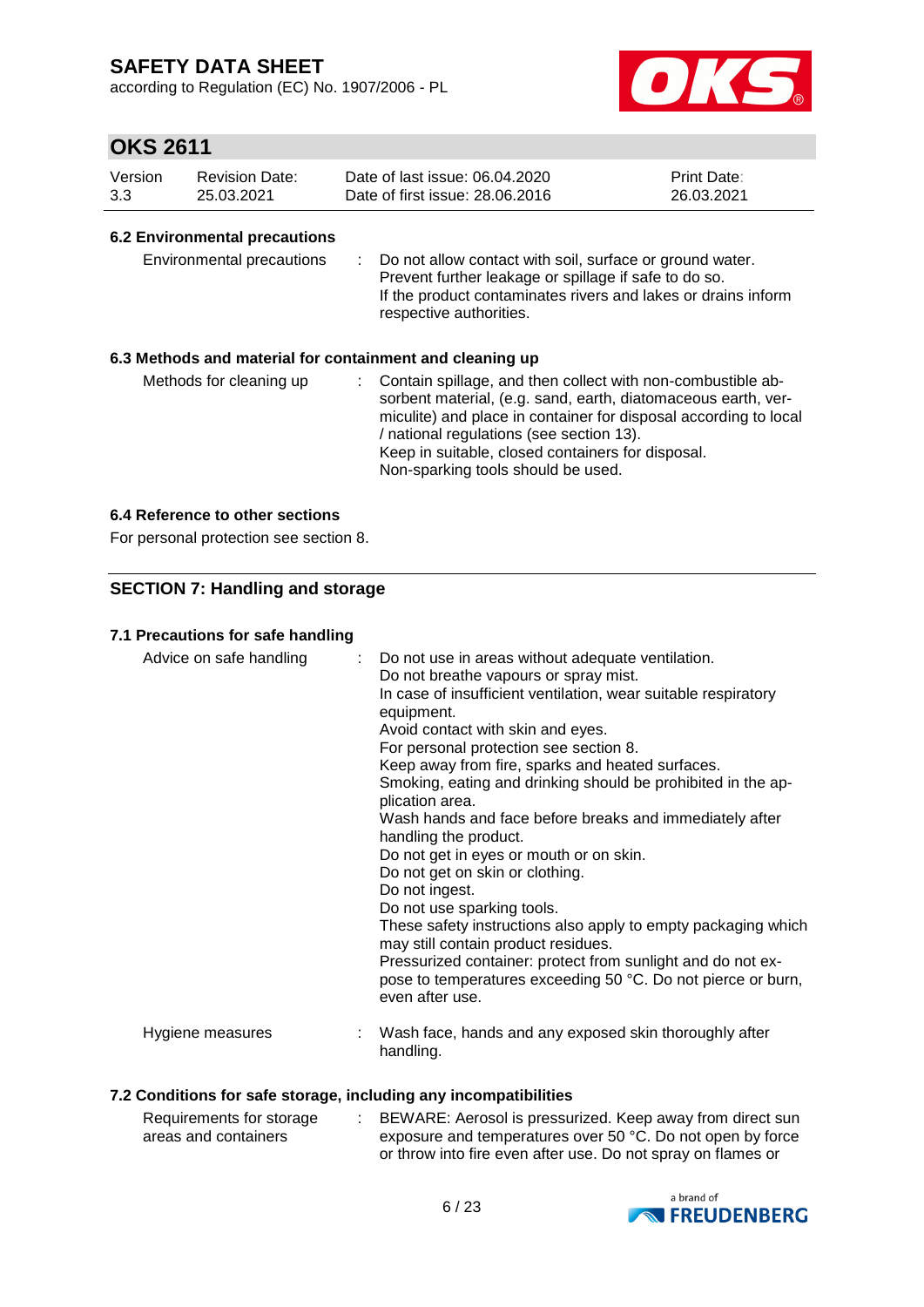according to Regulation (EC) No. 1907/2006 - PL



# **OKS 2611**

| Version<br>3.3 | <b>Revision Date:</b><br>25.03.2021        | Date of last issue: 06.04.2020<br>Date of first issue: 28.06.2016                   | Print Date:<br>26.03.2021 |
|----------------|--------------------------------------------|-------------------------------------------------------------------------------------|---------------------------|
|                |                                            | red-hot objects. Store in accordance with the particular na-<br>tional regulations. |                           |
|                | 7.3 Specific end use(s)<br>Specific use(s) | Specific instructions for handling, not required.                                   |                           |

## **SECTION 8: Exposure controls/personal protection**

## **8.1 Control parameters**

## **Occupational Exposure Limits**

| Components                                                                                        | CAS-No.    | Value type (Form<br>of exposure) | Control parameters       | <b>Basis</b>                     |
|---------------------------------------------------------------------------------------------------|------------|----------------------------------|--------------------------|----------------------------------|
| propan-2-ol                                                                                       | 67-63-0    | <b>NDS</b>                       | 900 mg/m3                | PL OEL<br>$(2018-07-07)$         |
| Further information                                                                               | Skin       |                                  |                          |                                  |
|                                                                                                   |            | <b>NDSch</b>                     | 1.200 mg/m3              | PL OEL<br>$(2018-07-07)$         |
| Further information                                                                               | Skin       |                                  |                          |                                  |
| Naphtha (petrole-<br>um), hydrotreated<br>light; Low boiling<br>point hydrogen<br>treated naphtha | 64742-49-0 | <b>NDS</b>                       | 500 mg/m3                | PL OEL<br>$(2018-07-07)$         |
|                                                                                                   |            | <b>NDSch</b>                     | 1.500 mg/m3              | PL OEL<br>$(2018-07-07)$         |
| acetone                                                                                           | 67-64-1    | <b>TWA</b>                       | 500 ppm<br>1.210 mg/m3   | 2000/39/EC<br>$(2000-06-16)$     |
| Further information                                                                               | Indicative |                                  |                          |                                  |
|                                                                                                   |            | <b>NDS</b>                       | 600 mg/m3                | PL OEL<br>$(2018-07-07)$         |
|                                                                                                   |            | <b>NDSch</b>                     | 1.800 mg/m3              | PL OEL<br>$(2018-07-07)$         |
| carbon dioxide                                                                                    | 124-38-9   | <b>TWA</b>                       | 5.000 ppm<br>9.000 mg/m3 | 2006/15/EC<br>$(2006 - 02 - 09)$ |
| Further information                                                                               | Indicative |                                  |                          |                                  |
|                                                                                                   |            | <b>NDS</b>                       | 9.000 mg/m3              | PL OEL<br>$(2018-07-07)$         |
|                                                                                                   |            | <b>NDSch</b>                     | 27.000 mg/m3             | PL OEL<br>$(2018-07-07)$         |

## **Derived No Effect Level (DNEL) according to Regulation (EC) No. 1907/2006:**

| Substance name                                                                | End Use        | Exposure routes | l Potential health ef-        | Value               |
|-------------------------------------------------------------------------------|----------------|-----------------|-------------------------------|---------------------|
|                                                                               |                |                 | fects                         |                     |
| Hydrocarbons, C6-<br>C7, n-alkanes, isoal-<br>kanes, cyclics, <5%<br>n-hexane | <b>Workers</b> | Skin contact    | Long-term systemic<br>effects | 773 mg/kg<br>bw/day |

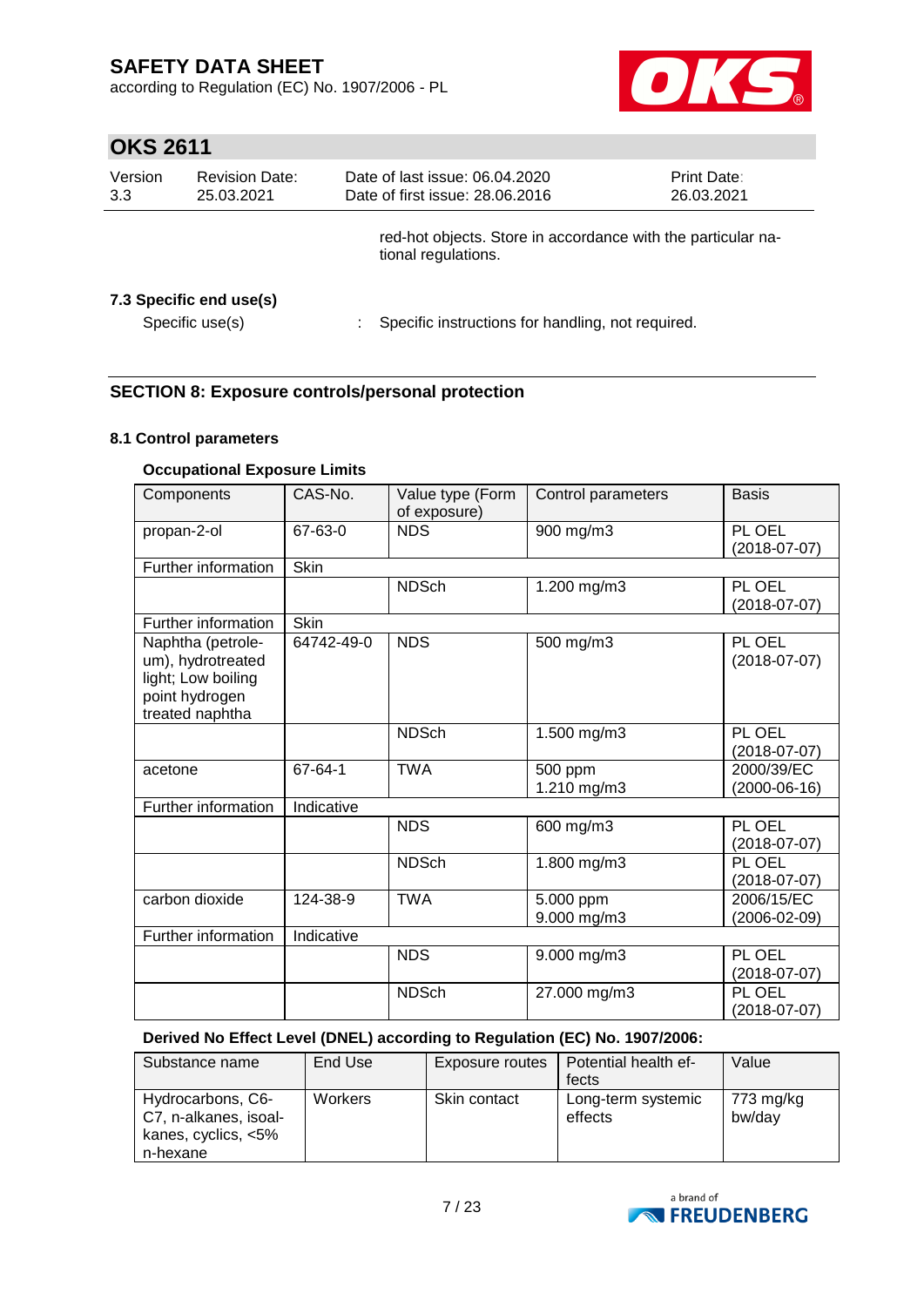according to Regulation (EC) No. 1907/2006 - PL



# **OKS 2611**

| Version<br>3.3 | <b>Revision Date:</b><br>25.03.2021 |                | Date of last issue: 06.04.2020<br>Date of first issue: 28.06.2016 | Print Date:<br>26.03.2021     |            |
|----------------|-------------------------------------|----------------|-------------------------------------------------------------------|-------------------------------|------------|
|                |                                     | <b>Workers</b> | Inhalation                                                        | Long-term systemic<br>effects | 2035 mg/m3 |

### **8.2 Exposure controls**

### **Engineering measures**

Use only in an area equipped with explosion proof exhaust ventilation. Handle only in a place equipped with local exhaust (or other appropriate exhaust).

| Personal protective equipment                                         |                                                                                                                                                                                                                                                                                                                                             |
|-----------------------------------------------------------------------|---------------------------------------------------------------------------------------------------------------------------------------------------------------------------------------------------------------------------------------------------------------------------------------------------------------------------------------------|
| Eye protection                                                        | Safety glasses with side-shields                                                                                                                                                                                                                                                                                                            |
| Hand protection<br>Material<br>Break through time<br>Protective index | butyl-rubber<br>$> 10$ min<br>Class 1                                                                                                                                                                                                                                                                                                       |
| Remarks                                                               | Wear protective gloves. The break through time depends<br>amongst other things on the material, the thickness and the<br>type of glove and therefore has to be measured for each<br>case.<br>The selected protective gloves have to satisfy the specifica-<br>tions of Regulation (EU) 2016/425 and the standard EN 374<br>derived from it. |
| Respiratory protection                                                | Use respiratory protection unless adequate local exhaust<br>ventilation is provided or exposure assessment demonstrates<br>that exposures are within recommended exposure guidelines.                                                                                                                                                       |
| Filter type                                                           | Recommended Filter type:                                                                                                                                                                                                                                                                                                                    |
|                                                                       | Organic gas and low boiling vapour type (AX)                                                                                                                                                                                                                                                                                                |
| Protective measures                                                   | The type of protective equipment must be selected according<br>to the concentration and amount of the dangerous substance<br>at the specific workplace.<br>Choose body protection in relation to its type, to the concen-<br>tration and amount of dangerous substances, and to the spe-<br>cific work-place.                               |

## **SECTION 9: Physical and chemical properties**

### **9.1 Information on basic physical and chemical properties**

| Appearance      | : aerosol         |
|-----------------|-------------------|
| Colour          | colourless        |
| Odour           | solvent-like      |
| Odour Threshold | No data available |

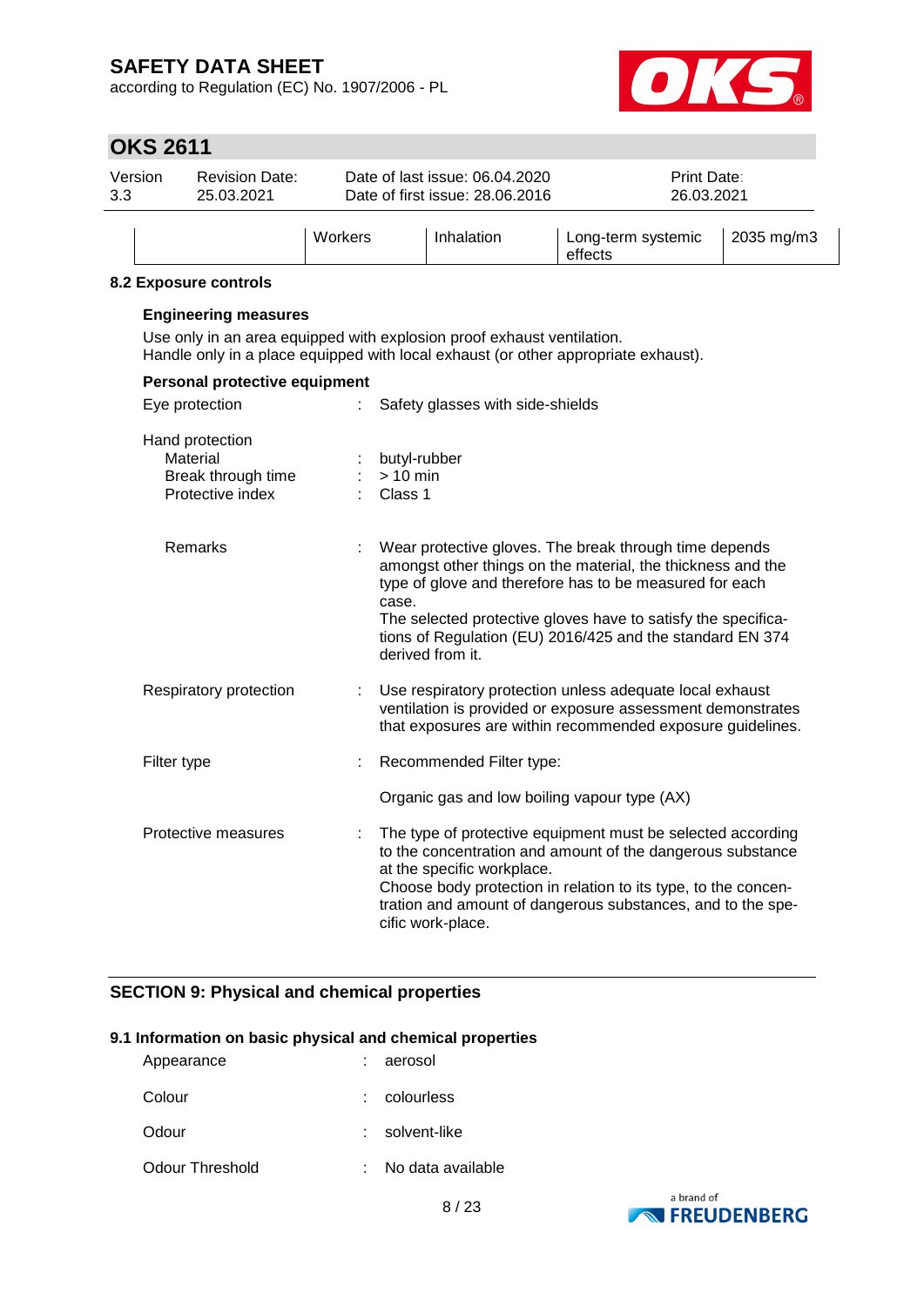according to Regulation (EC) No. 1907/2006 - PL



| Version | <b>Revision Date:</b> | Date of last issue: 06.04.2020  | <b>Print Date:</b> |
|---------|-----------------------|---------------------------------|--------------------|
| 3.3     | 25.03.2021            | Date of first issue: 28,06,2016 | 26.03.2021         |

| pH                                                             | t                            | Not applicable                                                         |
|----------------------------------------------------------------|------------------------------|------------------------------------------------------------------------|
| Melting point/range                                            |                              | No data available                                                      |
| Boiling point/boiling range                                    |                              | : $56 °C$<br>(1.013 hPa)                                               |
| Flash point                                                    | $\mathbb{R}^{\mathbb{Z}}$    | $-18 °C$<br>Method: Abel-Pensky                                        |
| Evaporation rate                                               | ÷.                           | No data available                                                      |
| Flammability (solid, gas)                                      | $\mathcal{L}_{\mathrm{max}}$ | Extremely flammable aerosol.                                           |
| Upper explosion limit / Upper :<br>flammability limit          |                              | 13 %(V)                                                                |
| Lower explosion limit / Lower : 0,6 %(V)<br>flammability limit |                              |                                                                        |
| Vapour pressure                                                | t.                           | 233 hPa (20 °C)                                                        |
| Relative vapour density                                        | t.                           | No data available                                                      |
| Relative density                                               |                              | 0,7533(20 °C)<br>Reference substance: Water<br>The value is calculated |
| Density                                                        |                              | $0,75$ g/cm3<br>(20 °C)                                                |
| <b>Bulk density</b>                                            |                              | No data available                                                      |
| Solubility(ies)<br>Water solubility                            | $\mathcal{L}_{\mathrm{max}}$ | insoluble                                                              |
| Solubility in other solvents : No data available               |                              |                                                                        |
| Partition coefficient: n-<br>octanol/water                     |                              | No data available                                                      |
| Auto-ignition temperature                                      | ÷.                           | No data available                                                      |
| Decomposition temperature                                      | ÷.                           | No data available                                                      |
| Viscosity<br>Viscosity, dynamic                                |                              | No data available                                                      |
| Viscosity, kinematic                                           | ÷.                           | $<$ 20,5 mm2/s (40 °C)                                                 |

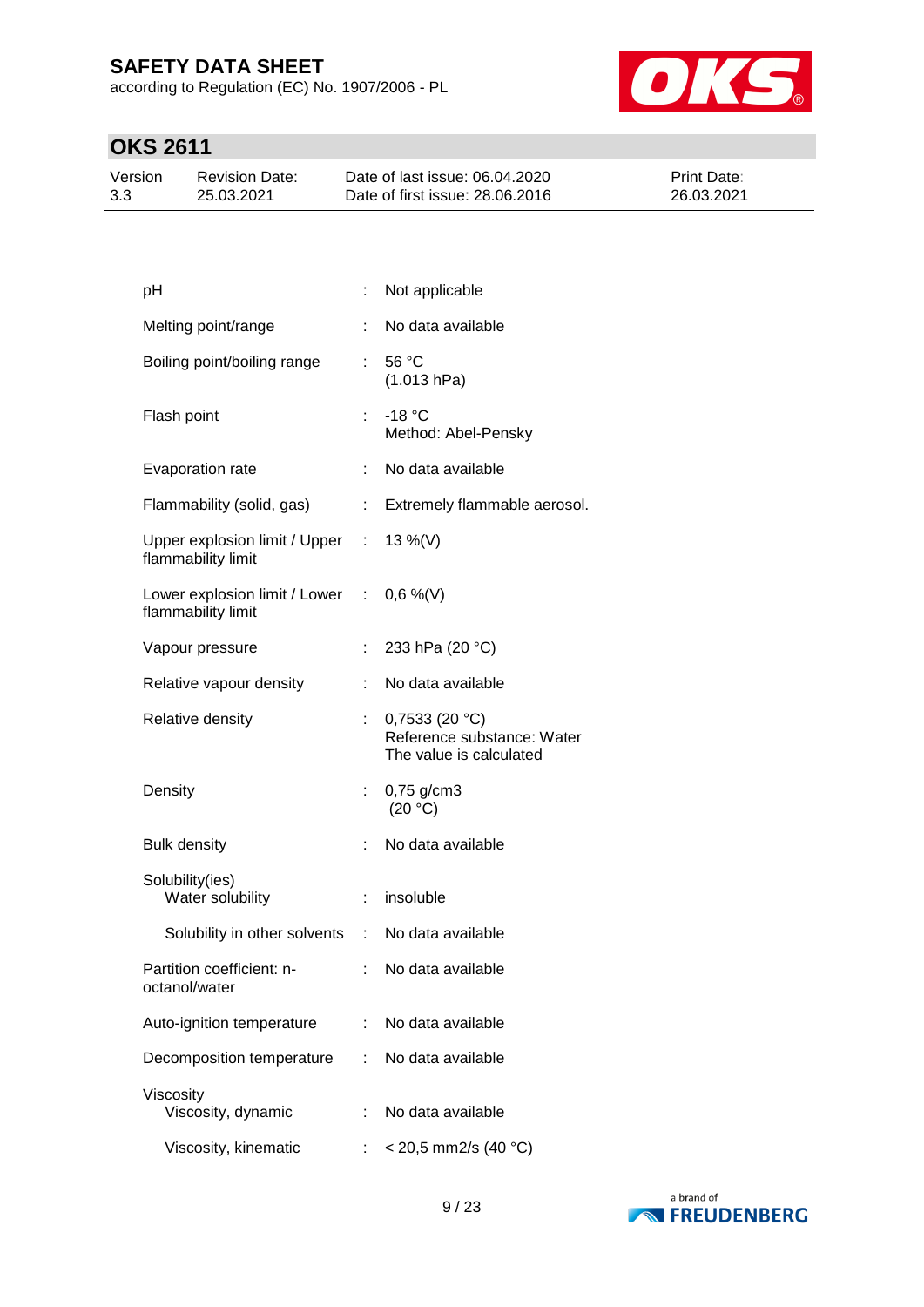according to Regulation (EC) No. 1907/2006 - PL



## **OKS 2611**

| Version<br>3.3 | <b>Revision Date:</b><br>25.03.2021                                                 |   | Date of last issue: 06.04.2020<br>Date of first issue: 28,06,2016  | <b>Print Date:</b><br>26.03.2021 |
|----------------|-------------------------------------------------------------------------------------|---|--------------------------------------------------------------------|----------------------------------|
|                | <b>Explosive properties</b>                                                         | ÷ | Not explosive                                                      |                                  |
|                | Oxidizing properties                                                                | ÷ | No data available                                                  |                                  |
|                | 9.2 Other information<br>Sublimation point<br>Metal corrosion rate<br>Self-ignition |   | No data available<br>Not corrosive to metals<br>not auto-flammable |                                  |
|                |                                                                                     |   |                                                                    |                                  |

## **SECTION 10: Stability and reactivity**

#### **10.1 Reactivity**

No hazards to be specially mentioned.

### **10.2 Chemical stability**

Stable under normal conditions.

### **10.3 Possibility of hazardous reactions**

Hazardous reactions : No dangerous reaction known under conditions of normal use.

### **10.4 Conditions to avoid**

Conditions to avoid : Heat, flames and sparks.

### **10.5 Incompatible materials**

Materials to avoid : Oxidizing agents

### **10.6 Hazardous decomposition products**

No decomposition if stored and applied as directed.

## **SECTION 11: Toxicological information**

### **11.1 Information on toxicological effects**

| <b>Acute toxicity</b>     |                                                                                                                         |
|---------------------------|-------------------------------------------------------------------------------------------------------------------------|
| <b>Product:</b>           |                                                                                                                         |
| Acute oral toxicity       | Remarks: Effects due to ingestion may include:                                                                          |
|                           | Symptoms: Central nervous system depression                                                                             |
| Acute inhalation toxicity | Remarks: Respiration of solvent vapour may cause dizziness.                                                             |
|                           | Symptoms: Inhalation may provoke the following symptoms:,<br>Respiratory disorder, Dizziness, Drowsiness, Vomiting, Fa- |

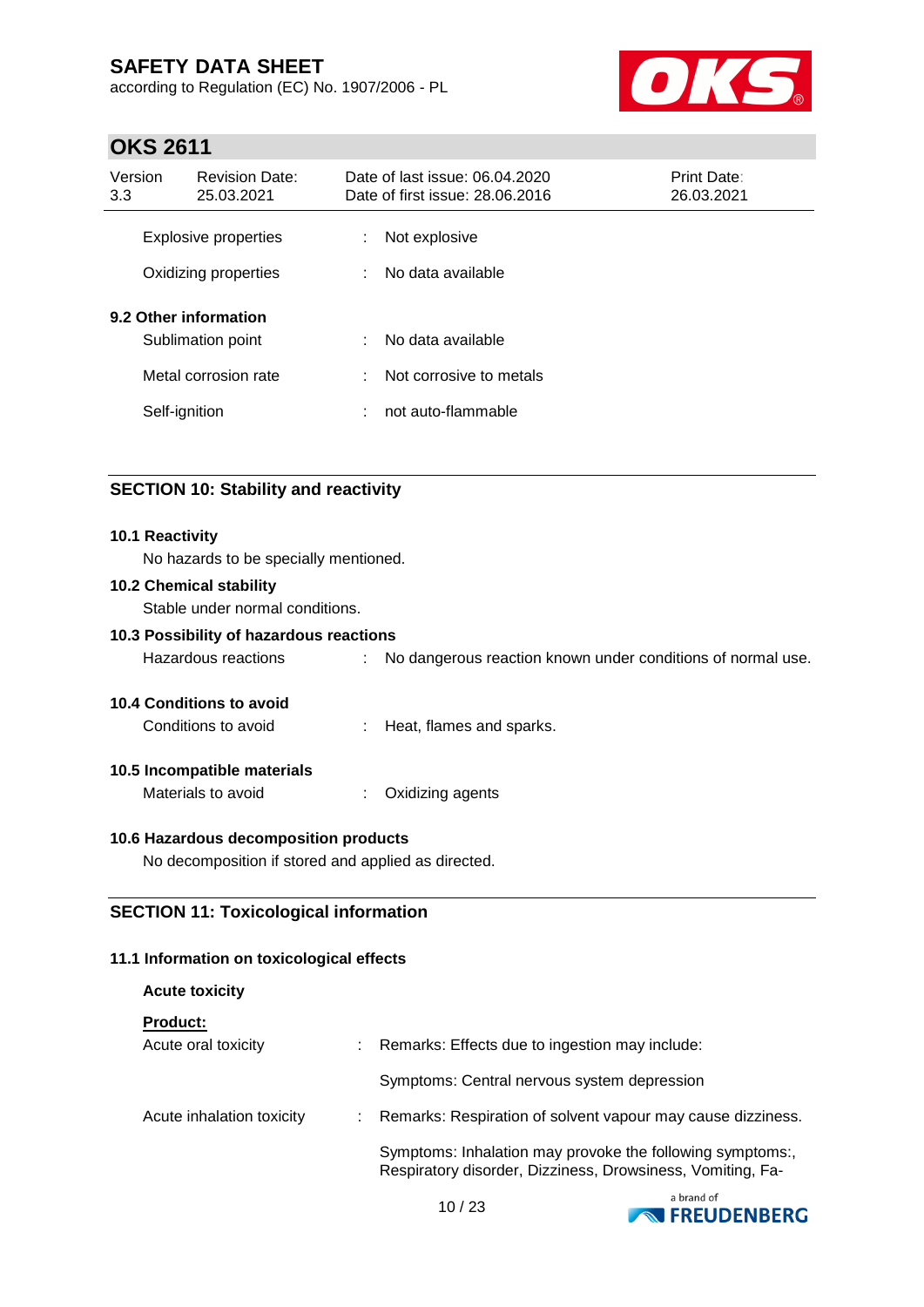according to Regulation (EC) No. 1907/2006 - PL



| Version<br>3.3   | <b>Revision Date:</b><br>25.03.2021 |                | Date of last issue: 06.04.2020<br>Date of first issue: 28.06.2016                                                                                      | Print Date:<br>26.03.2021 |
|------------------|-------------------------------------|----------------|--------------------------------------------------------------------------------------------------------------------------------------------------------|---------------------------|
|                  |                                     |                | tigue, Vertigo, Central nervous system depression                                                                                                      |                           |
|                  | Acute dermal toxicity               |                | Symptoms: Redness, Local irritation                                                                                                                    |                           |
|                  | Components:                         |                |                                                                                                                                                        |                           |
|                  | propan-2-ol:                        |                |                                                                                                                                                        |                           |
|                  | Acute oral toxicity                 |                | : LD50 Oral (Rat): 5.840 mg/kg                                                                                                                         |                           |
|                  |                                     |                | Naphtha (petroleum), hydrotreated light; Low boiling point hydrogen treated naphtha:                                                                   |                           |
|                  | Acute oral toxicity                 |                | LD50 Oral (Rat): $> 5.000$ mg/kg                                                                                                                       |                           |
|                  |                                     |                | Hydrocarbons, C6-C7, n-alkanes, isoalkanes, cyclics, <5% n-hexane:                                                                                     |                           |
|                  | Acute oral toxicity                 | $\mathbb{R}^n$ | LD50 (Rat): $> 5.840$ mg/kg<br>Assessment: The substance or mixture has no acute oral tox-<br>icity                                                    |                           |
|                  | Acute inhalation toxicity           |                | LC50 (Rat): > 25,2 mg/l<br>Exposure time: 4 h<br>Test atmosphere: vapour<br>Assessment: The substance or mixture has no acute inhala-<br>tion toxicity |                           |
|                  | Acute dermal toxicity               |                | LD50 (Rat): > 2,8 g/kg<br>Assessment: The substance or mixture has no acute dermal<br>toxicity                                                         |                           |
| acetone:         |                                     |                |                                                                                                                                                        |                           |
|                  | Acute oral toxicity                 |                | LD50 Oral (Rat): 5.800 mg/kg                                                                                                                           |                           |
|                  | <b>Skin corrosion/irritation</b>    |                |                                                                                                                                                        |                           |
| Product:         |                                     |                |                                                                                                                                                        |                           |
| <b>Remarks</b>   |                                     |                | Irritating to skin.                                                                                                                                    |                           |
|                  | Components:                         |                |                                                                                                                                                        |                           |
|                  |                                     |                | Naphtha (petroleum), hydrotreated light; Low boiling point hydrogen treated naphtha:                                                                   |                           |
| Result           |                                     |                | Repeated exposure may cause skin dryness or cracking.                                                                                                  |                           |
|                  |                                     |                | Hydrocarbons, C6-C7, n-alkanes, isoalkanes, cyclics, <5% n-hexane:                                                                                     |                           |
| Species          |                                     |                | Rabbit                                                                                                                                                 |                           |
|                  | Assessment                          |                | Irritating to skin.                                                                                                                                    |                           |
| Method<br>Result |                                     |                | <b>OECD Test Guideline 404</b><br>Irritating to skin.                                                                                                  |                           |
| acetone:         |                                     |                |                                                                                                                                                        |                           |

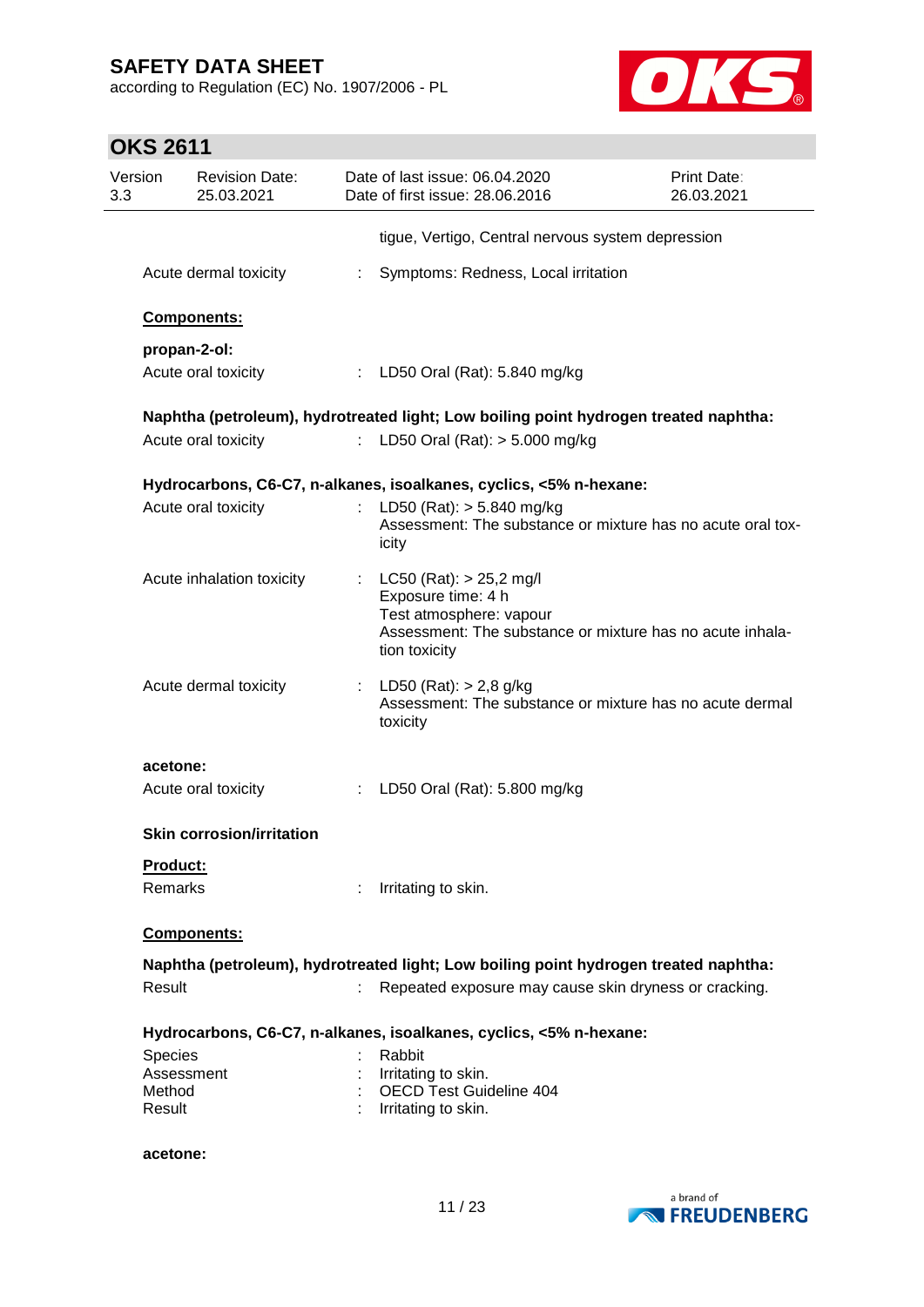according to Regulation (EC) No. 1907/2006 - PL



| Version<br>3.3           | <b>Revision Date:</b><br>25.03.2021 |   | Date of last issue: 06.04.2020<br>Date of first issue: 28.06.2016                              | <b>Print Date:</b><br>26.03.2021 |
|--------------------------|-------------------------------------|---|------------------------------------------------------------------------------------------------|----------------------------------|
| Result                   |                                     | ÷ | Repeated exposure may cause skin dryness or cracking.                                          |                                  |
|                          | Serious eye damage/eye irritation   |   |                                                                                                |                                  |
| Product:                 |                                     |   |                                                                                                |                                  |
| Remarks                  |                                     |   | Irritating to eyes.                                                                            |                                  |
|                          | <b>Components:</b>                  |   |                                                                                                |                                  |
|                          | propan-2-ol:                        |   |                                                                                                |                                  |
| Result                   |                                     | ÷ | Irritating to eyes.                                                                            |                                  |
|                          |                                     |   | Hydrocarbons, C6-C7, n-alkanes, isoalkanes, cyclics, <5% n-hexane:                             |                                  |
| Species                  |                                     |   | Rabbit                                                                                         |                                  |
|                          | Assessment                          |   | No eye irritation                                                                              |                                  |
| Result                   |                                     |   | No eye irritation                                                                              |                                  |
| acetone:                 |                                     |   |                                                                                                |                                  |
| <b>Species</b><br>Result |                                     |   | Rabbit<br>Eye irritation                                                                       |                                  |
|                          | Respiratory or skin sensitisation   |   |                                                                                                |                                  |
| Product:                 |                                     |   |                                                                                                |                                  |
| Remarks                  |                                     |   | : This information is not available.                                                           |                                  |
|                          |                                     |   |                                                                                                |                                  |
|                          | Components:                         |   |                                                                                                |                                  |
|                          |                                     |   | Hydrocarbons, C6-C7, n-alkanes, isoalkanes, cyclics, <5% n-hexane:<br><b>Maximisation Test</b> |                                  |
| <b>Test Type</b>         | Exposure routes                     |   | Dermal                                                                                         |                                  |
| Species                  |                                     |   | Guinea pig                                                                                     |                                  |
|                          | Assessment                          |   | Does not cause skin sensitisation.                                                             |                                  |
| Method                   |                                     |   | <b>OECD Test Guideline 406</b>                                                                 |                                  |
| Result                   |                                     |   | Did not cause sensitisation on laboratory animals.                                             |                                  |
|                          | <b>Germ cell mutagenicity</b>       |   |                                                                                                |                                  |
| Product:                 |                                     |   |                                                                                                |                                  |
|                          | Genotoxicity in vitro               |   | : Remarks: No data available                                                                   |                                  |
|                          | Genotoxicity in vivo                |   | : Remarks: No data available                                                                   |                                  |
|                          | Components:                         |   |                                                                                                |                                  |
|                          |                                     |   | Hydrocarbons, C6-C7, n-alkanes, isoalkanes, cyclics, <5% n-hexane:                             |                                  |
|                          | Genotoxicity in vitro               |   | Test Type: Chromosome aberration test in vitro<br>Test system: Rodent cell line                |                                  |

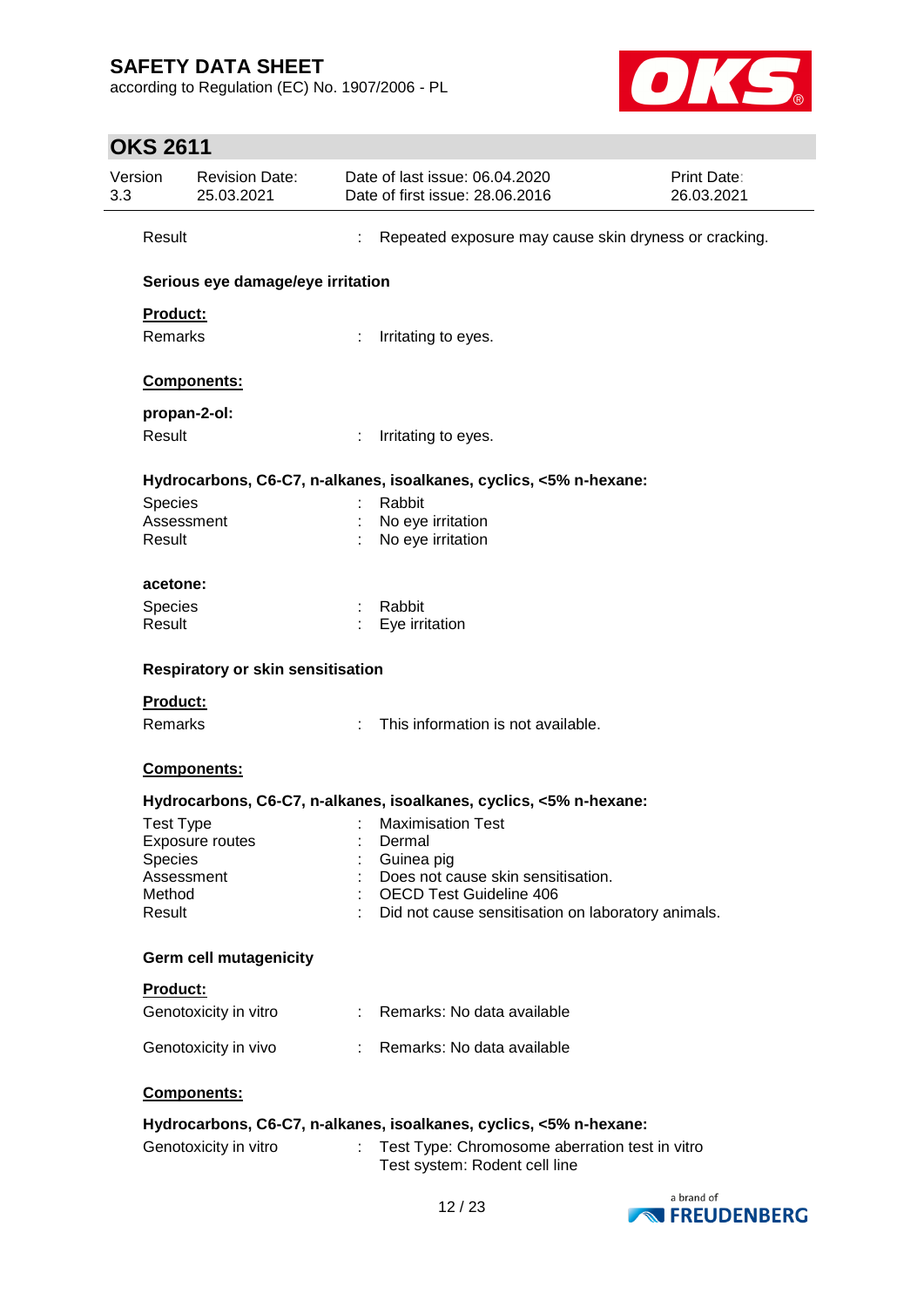**OKS 2611**

according to Regulation (EC) No. 1907/2006 - PL



| Version<br>3.3 |                 | <b>Revision Date:</b><br>25.03.2021 |                | Date of last issue: 06.04.2020<br>Date of first issue: 28.06.2016                                                       | <b>Print Date:</b><br>26.03.2021 |
|----------------|-----------------|-------------------------------------|----------------|-------------------------------------------------------------------------------------------------------------------------|----------------------------------|
|                |                 |                                     |                | Method: OECD Test Guideline 473<br>Result: negative                                                                     |                                  |
|                |                 | Carcinogenicity                     |                |                                                                                                                         |                                  |
|                | Product:        |                                     |                |                                                                                                                         |                                  |
|                | Remarks         |                                     |                | No data available                                                                                                       |                                  |
|                |                 | <b>Reproductive toxicity</b>        |                |                                                                                                                         |                                  |
|                | <b>Product:</b> |                                     |                |                                                                                                                         |                                  |
|                |                 | Effects on fertility                |                | Remarks: No data available                                                                                              |                                  |
|                | ment            | Effects on foetal develop-          | $\mathbb{R}^n$ | Remarks: No data available                                                                                              |                                  |
|                |                 | <b>STOT - single exposure</b>       |                |                                                                                                                         |                                  |
|                |                 | Components:                         |                |                                                                                                                         |                                  |
|                |                 | propan-2-ol:                        |                |                                                                                                                         |                                  |
|                | Assessment      |                                     |                | May cause drowsiness or dizziness.                                                                                      |                                  |
|                |                 |                                     |                | Naphtha (petroleum), hydrotreated light; Low boiling point hydrogen treated naphtha:                                    |                                  |
|                |                 | <b>Exposure routes</b>              |                | Inhalation                                                                                                              |                                  |
|                | Assessment      |                                     |                | May cause drowsiness or dizziness.                                                                                      |                                  |
|                |                 |                                     |                | Hydrocarbons, C6-C7, n-alkanes, isoalkanes, cyclics, <5% n-hexane:                                                      |                                  |
|                | Assessment      |                                     |                | May cause drowsiness or dizziness.                                                                                      |                                  |
|                |                 |                                     |                |                                                                                                                         |                                  |
|                | acetone:        |                                     |                |                                                                                                                         |                                  |
|                | Assessment      | Exposure routes                     |                | Inhalation<br>May cause drowsiness or dizziness.                                                                        |                                  |
|                |                 |                                     |                |                                                                                                                         |                                  |
|                |                 | <b>STOT - repeated exposure</b>     |                |                                                                                                                         |                                  |
|                |                 | Components:                         |                |                                                                                                                         |                                  |
|                |                 |                                     |                | Hydrocarbons, C6-C7, n-alkanes, isoalkanes, cyclics, <5% n-hexane:                                                      |                                  |
|                | Assessment      | <b>Exposure routes</b>              |                | inhalation (vapour)<br>No significant health effects observed in animals at concentra-<br>tions of 1 mg/l/6h/d or less. |                                  |
|                |                 | <b>Repeated dose toxicity</b>       |                |                                                                                                                         |                                  |
|                | Product:        |                                     |                |                                                                                                                         |                                  |
|                | Remarks         |                                     |                | This information is not available.                                                                                      |                                  |

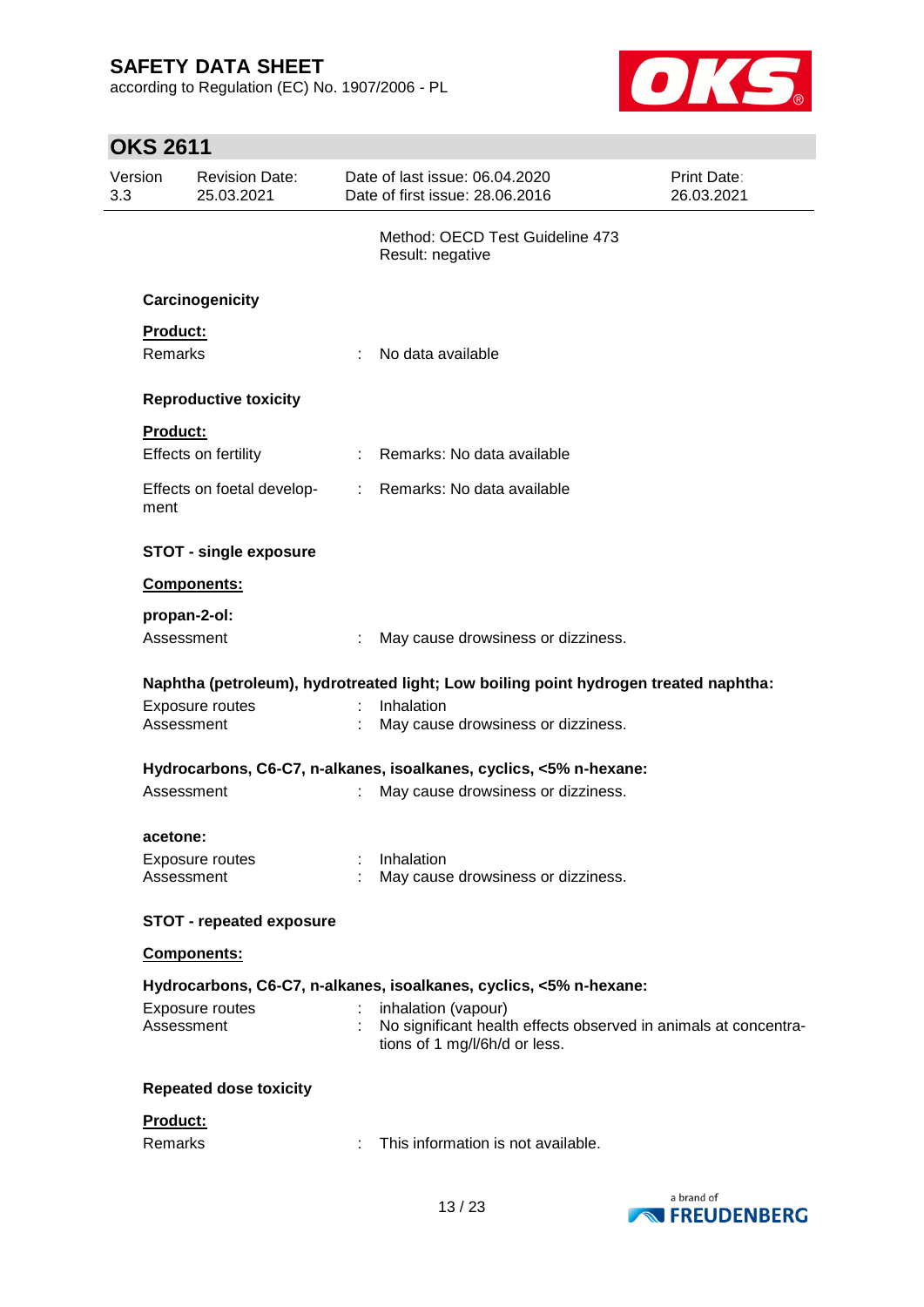according to Regulation (EC) No. 1907/2006 - PL



## **OKS 2611**

| Version | Revision Date: | Date of last issue: 06.04.2020  | <b>Print Date:</b> |
|---------|----------------|---------------------------------|--------------------|
| 3.3     | 25.03.2021     | Date of first issue: 28,06,2016 | 26.03.2021         |

### **Aspiration toxicity**

### **Product:**

May be fatal if swallowed and enters airways.

May be fatal if swallowed and enters airways.

### **Components:**

**Naphtha (petroleum), hydrotreated light; Low boiling point hydrogen treated naphtha:** May be fatal if swallowed and enters airways.

## **Hydrocarbons, C6-C7, n-alkanes, isoalkanes, cyclics, <5% n-hexane:** May be fatal if swallowed and enters airways.

### **Further information**

### **Product:**

Remarks : Ingestion causes irritation of upper respiratory system and gastrointestinal disturbance.

## **SECTION 12: Ecological information**

### **12.1 Toxicity**

|--|

| Toxicity to fish                                         | ÷  | Remarks: Harmful to aquatic organisms, may cause long-term<br>adverse effects in the aquatic environment. |
|----------------------------------------------------------|----|-----------------------------------------------------------------------------------------------------------|
| Toxicity to daphnia and other :<br>aquatic invertebrates |    | Remarks: No data available                                                                                |
| Toxicity to algae/aquatic<br>plants                      | t. | Remarks: No data available                                                                                |
| Toxicity to microorganisms                               | ÷  | Remarks: No data available                                                                                |

### **Components:**

### **Naphtha (petroleum), hydrotreated light; Low boiling point hydrogen treated naphtha:**

#### **Ecotoxicology Assessment** Chronic aquatic toxicity : Harmful to aquatic life with long lasting effects.

| of homo agaano toxiony | rannum to aquatio ino with long labing onobto. |
|------------------------|------------------------------------------------|
|                        |                                                |
|                        |                                                |

### **Hydrocarbons, C6-C7, n-alkanes, isoalkanes, cyclics, <5% n-hexane:**

Toxicity to fish : LC50 (Oncorhynchus mykiss (rainbow trout)): > 22 mg/l

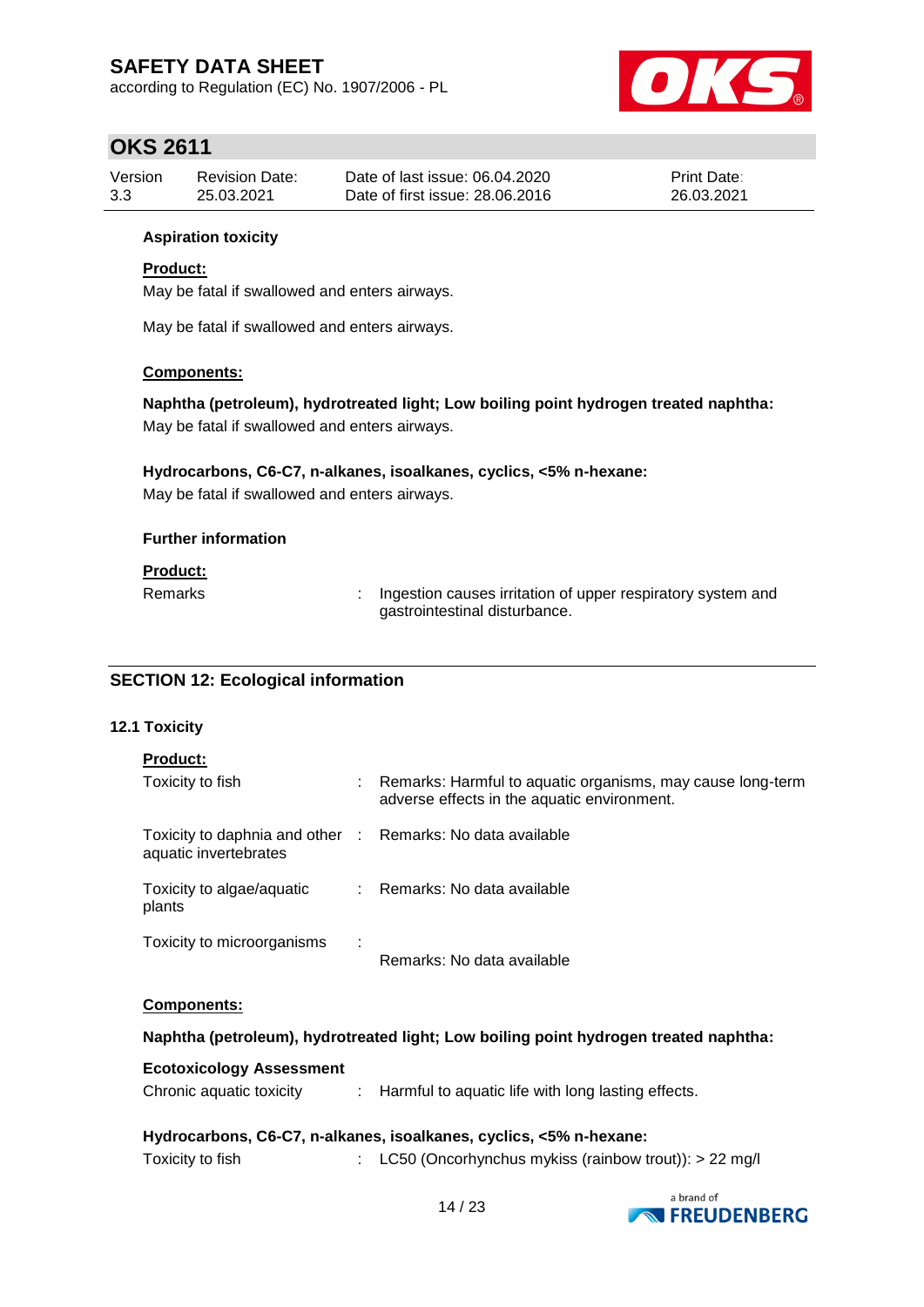according to Regulation (EC) No. 1907/2006 - PL



| Version<br>3.3 |                 | <b>Revision Date:</b><br>25.03.2021                       |                           | Date of last issue: 06.04.2020<br>Date of first issue: 28.06.2016                                                                                                                                                       | <b>Print Date:</b><br>26.03.2021 |
|----------------|-----------------|-----------------------------------------------------------|---------------------------|-------------------------------------------------------------------------------------------------------------------------------------------------------------------------------------------------------------------------|----------------------------------|
|                |                 |                                                           |                           | Exposure time: 96 h<br>Method: OECD Test Guideline 203<br>GLP: yes                                                                                                                                                      |                                  |
|                |                 | aquatic invertebrates                                     |                           | Toxicity to daphnia and other : EL50 (Daphnia magna (Water flea)): 3 mg/l<br>Exposure time: 48 h<br>Method: OECD Test Guideline 202<br>GLP: yes                                                                         |                                  |
|                | plants          | Toxicity to algae/aquatic                                 | t.                        | EbC50 (Pseudokirchneriella subcapitata (green algae)): 26<br>mg/l<br>Exposure time: 72 h<br>Method: OECD Test Guideline 201                                                                                             |                                  |
|                |                 |                                                           |                           |                                                                                                                                                                                                                         |                                  |
|                |                 | <b>Ecotoxicology Assessment</b><br>Acute aquatic toxicity | $\mathbb{Z}^{\mathbb{Z}}$ | Toxic to aquatic life.                                                                                                                                                                                                  |                                  |
|                |                 | Chronic aquatic toxicity                                  |                           | : Toxic to aquatic life with long lasting effects.                                                                                                                                                                      |                                  |
|                |                 | 12.2 Persistence and degradability                        |                           |                                                                                                                                                                                                                         |                                  |
|                | <b>Product:</b> | Biodegradability                                          |                           | : Remarks: No data available                                                                                                                                                                                            |                                  |
|                | ity             |                                                           |                           | Physico-chemical removabil- : Remarks: No data available                                                                                                                                                                |                                  |
|                | Components:     |                                                           |                           |                                                                                                                                                                                                                         |                                  |
|                | propan-2-ol:    |                                                           |                           |                                                                                                                                                                                                                         |                                  |
|                |                 | Biodegradability                                          | t.                        | Result: Readily biodegradable.                                                                                                                                                                                          |                                  |
|                |                 |                                                           |                           | Naphtha (petroleum), hydrotreated light; Low boiling point hydrogen treated naphtha:                                                                                                                                    |                                  |
|                |                 | Biodegradability                                          | t.                        | Result: rapidly biodegradable                                                                                                                                                                                           |                                  |
|                |                 |                                                           |                           | Hydrocarbons, C6-C7, n-alkanes, isoalkanes, cyclics, <5% n-hexane:                                                                                                                                                      |                                  |
|                |                 | Biodegradability                                          | $\mathbb{R}^{\mathbb{Z}}$ | Result: Readily biodegradable.                                                                                                                                                                                          |                                  |
|                | acetone:        |                                                           |                           |                                                                                                                                                                                                                         |                                  |
|                |                 | Biodegradability                                          |                           | Result: rapidly biodegradable                                                                                                                                                                                           |                                  |
|                |                 | 12.3 Bioaccumulative potential                            |                           |                                                                                                                                                                                                                         |                                  |
|                | <b>Product:</b> |                                                           |                           |                                                                                                                                                                                                                         |                                  |
|                |                 | Bioaccumulation                                           |                           | Remarks: This mixture contains no substance considered to<br>be persistent, bioaccumulating and toxic (PBT).<br>This mixture contains no substance considered to be very<br>persistent and very bioaccumulating (vPvB). |                                  |

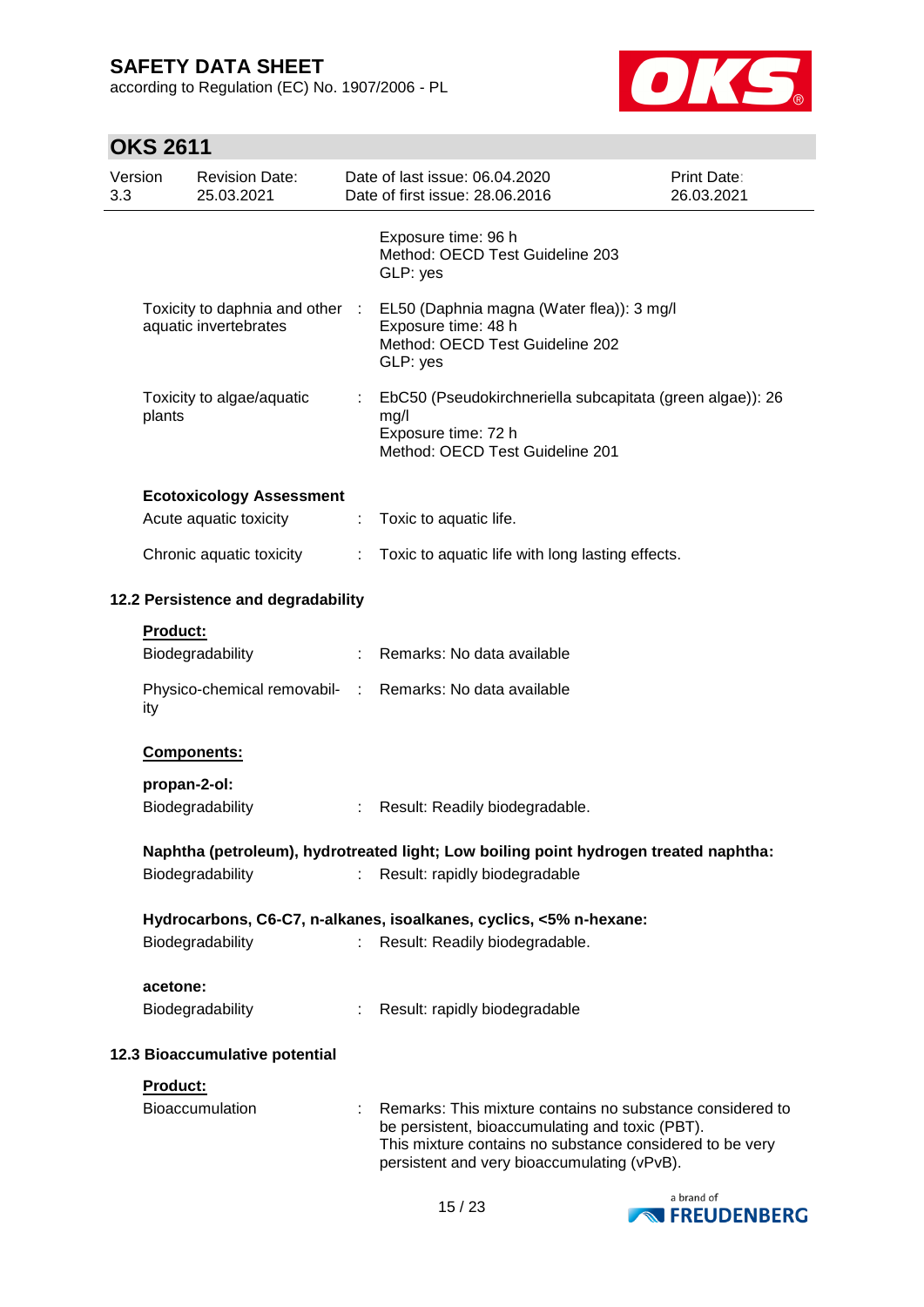according to Regulation (EC) No. 1907/2006 - PL



| Version<br>3.3 | <b>Revision Date:</b><br>25.03.2021                |    | Date of last issue: 06.04.2020<br>Date of first issue: 28.06.2016                                                                                                                                                                            | Print Date:<br>26.03.2021 |
|----------------|----------------------------------------------------|----|----------------------------------------------------------------------------------------------------------------------------------------------------------------------------------------------------------------------------------------------|---------------------------|
|                |                                                    |    |                                                                                                                                                                                                                                              |                           |
|                | Components:                                        |    |                                                                                                                                                                                                                                              |                           |
|                | propan-2-ol:                                       |    |                                                                                                                                                                                                                                              |                           |
|                | Bioaccumulation                                    |    | Remarks: Bioaccumulation is unlikely.                                                                                                                                                                                                        |                           |
|                | Partition coefficient: n-<br>octanol/water         | ÷  | log Pow: 0,05                                                                                                                                                                                                                                |                           |
|                |                                                    |    | Naphtha (petroleum), hydrotreated light; Low boiling point hydrogen treated naphtha:                                                                                                                                                         |                           |
|                | <b>Bioaccumulation</b>                             | ÷. | Remarks: No data available                                                                                                                                                                                                                   |                           |
|                | Partition coefficient: n-<br>octanol/water         | ÷  | Remarks: No data available                                                                                                                                                                                                                   |                           |
|                | acetone:                                           |    |                                                                                                                                                                                                                                              |                           |
|                | <b>Bioaccumulation</b>                             |    | Remarks: Does not bioaccumulate.                                                                                                                                                                                                             |                           |
|                | Partition coefficient: n-<br>octanol/water         | ÷  | log Pow: 0,2                                                                                                                                                                                                                                 |                           |
|                | carbon dioxide:                                    |    |                                                                                                                                                                                                                                              |                           |
|                | Partition coefficient: n-<br>octanol/water         | ÷  | log Pow: 0,83                                                                                                                                                                                                                                |                           |
|                | 12.4 Mobility in soil                              |    |                                                                                                                                                                                                                                              |                           |
|                | <b>Product:</b>                                    |    |                                                                                                                                                                                                                                              |                           |
|                | Mobility                                           |    | Remarks: No data available                                                                                                                                                                                                                   |                           |
|                | Distribution among environ-<br>mental compartments | ÷. | Remarks: No data available                                                                                                                                                                                                                   |                           |
|                | 12.5 Results of PBT and vPvB assessment            |    |                                                                                                                                                                                                                                              |                           |
|                | Product:                                           |    |                                                                                                                                                                                                                                              |                           |
|                | Assessment                                         |    | This substance/mixture contains no components considered<br>to be either persistent, bioaccumulative and toxic (PBT), or<br>very persistent and very bioaccumulative (vPvB) at levels of<br>0.1% or higher                                   |                           |
|                | 12.6 Other adverse effects                         |    |                                                                                                                                                                                                                                              |                           |
|                | <b>Product:</b>                                    |    |                                                                                                                                                                                                                                              |                           |
| tial           | Endocrine disrupting poten-                        | ÷  | The substance/mixture does not contain components consid-<br>ered to have endocrine disrupting properties according to<br>REACH Article 57(f) or Commission Delegated regulation<br>(EU) 2017/2100 or Commission Regulation (EU) 2018/605 at |                           |
|                |                                                    |    | 1010                                                                                                                                                                                                                                         | a brand of                |

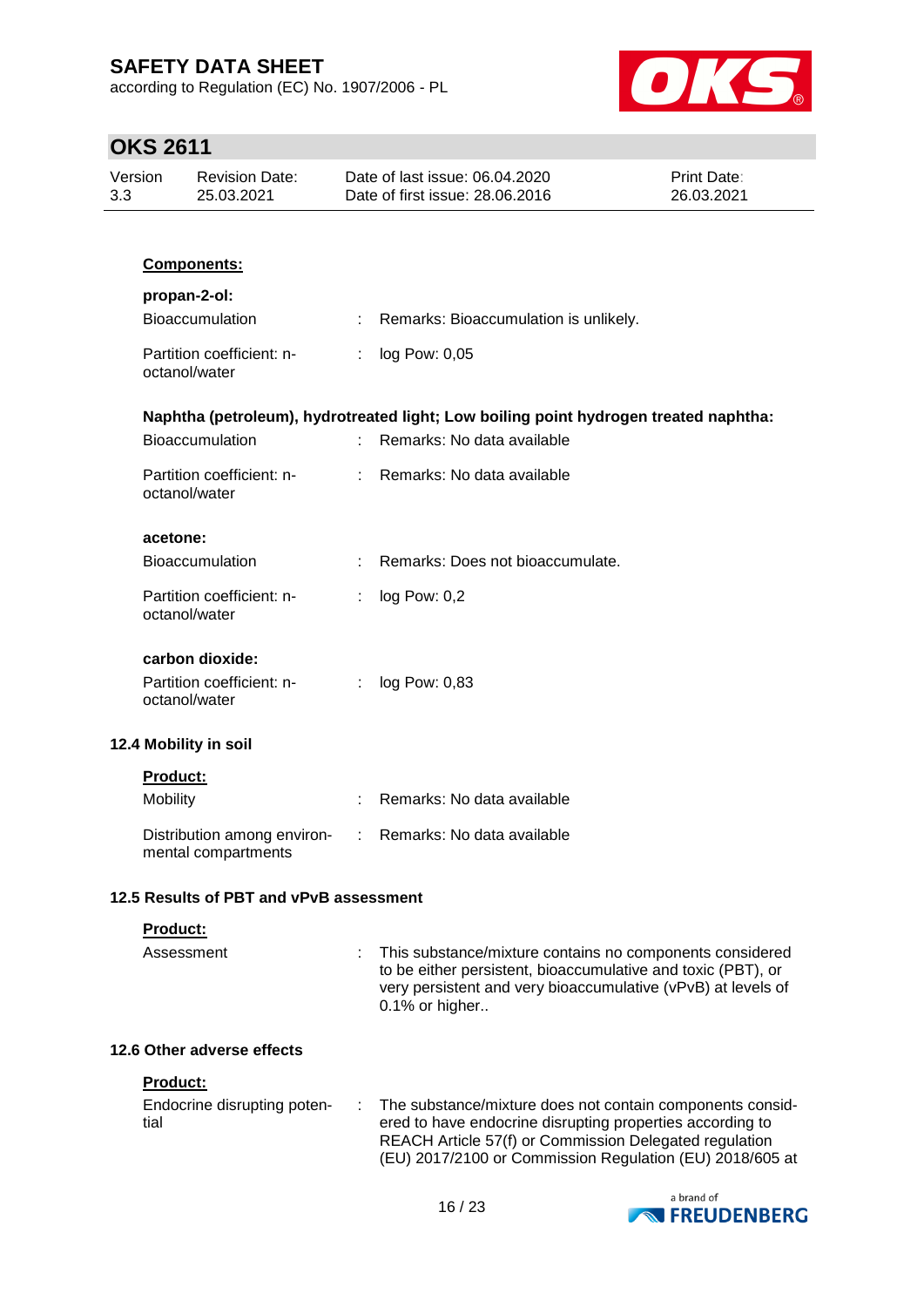according to Regulation (EC) No. 1907/2006 - PL



# **OKS 2611**

| Version<br>3.3 | <b>Revision Date:</b><br>25.03.2021                                         | Date of last issue: 06.04.2020<br>Date of first issue: 28.06.2016                           | <b>Print Date:</b><br>26.03.2021 |  |
|----------------|-----------------------------------------------------------------------------|---------------------------------------------------------------------------------------------|----------------------------------|--|
| mation         | Additional ecological infor-                                                | levels of 0.1% or higher.<br>Harmful to aquatic life with long lasting effects.<br>÷.       |                                  |  |
|                | <b>Global warming potential</b>                                             |                                                                                             |                                  |  |
| (IPCC)         |                                                                             | The Fifth Assessment Report of the United Nations Intergovernmental Panel on Climate Change |                                  |  |
|                | <b>Components:</b>                                                          |                                                                                             |                                  |  |
|                | carbon dioxide:                                                             |                                                                                             |                                  |  |
|                | 20-year global warming potential: 1<br>100-year global warming potential: 1 |                                                                                             |                                  |  |

Further information: No single lifetime can be given. The impulse response function for CO2 from Joos et al. (2013) has been used. See also Supplementary Material Section 8.SM.11.

## **SECTION 13: Disposal considerations**

#### **13.1 Waste treatment methods**

| Product                | : Do not dispose of with domestic refuse.<br>Dispose of as hazardous waste in compliance with local and<br>national regulations.                                                                                      |
|------------------------|-----------------------------------------------------------------------------------------------------------------------------------------------------------------------------------------------------------------------|
|                        | Waste codes should be assigned by the user based on the<br>application for which the product was used.                                                                                                                |
| Contaminated packaging | : Packaging that is not properly emptied must be disposed of as<br>the unused product.<br>Offer empty spray cans to an established disposal company.<br>Pressurized container: Do not pierce or burn, even after use. |
|                        | The following Waste Codes are only suggestions:                                                                                                                                                                       |
| Waste Code             | : unused product, packagings not completely emptied<br>16 05 04*, gases in pressure containers (including halons)<br>containing hazardous substances                                                                  |

## **SECTION 14: Transport information**

#### **14.1 UN number**

| <b>ADN</b>  | $\therefore$ UN 1950 |
|-------------|----------------------|
| <b>ADR</b>  | $\therefore$ UN 1950 |
| <b>RID</b>  | $\therefore$ UN 1950 |
| <b>IMDG</b> | $\therefore$ UN 1950 |

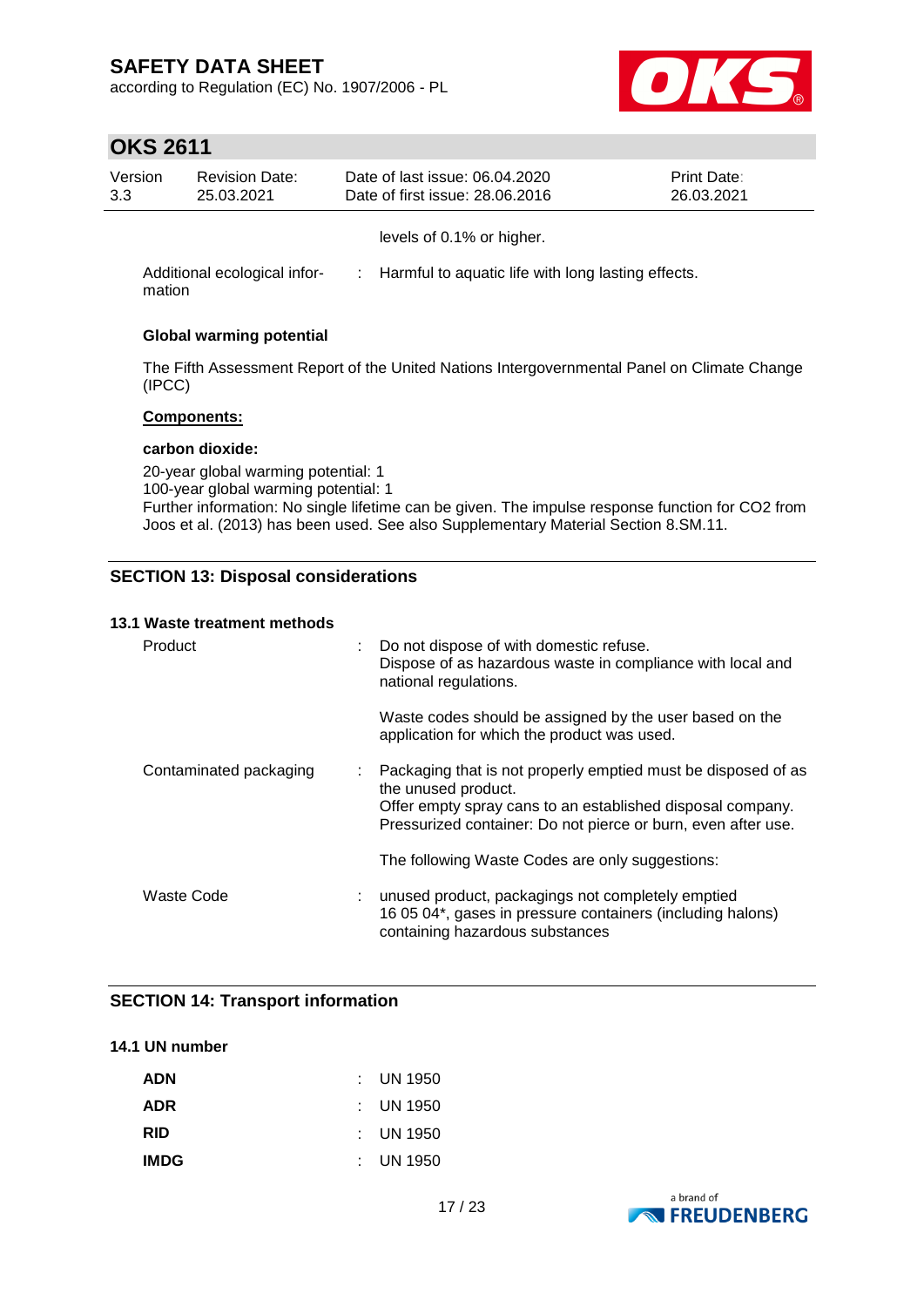according to Regulation (EC) No. 1907/2006 - PL



| Version<br>3.3 |               | <b>Revision Date:</b><br>25.03.2021               |    | Date of last issue: 06.04.2020<br>Date of first issue: 28.06.2016 | Print Date:<br>26.03.2021 |
|----------------|---------------|---------------------------------------------------|----|-------------------------------------------------------------------|---------------------------|
|                |               |                                                   |    |                                                                   |                           |
|                | <b>IATA</b>   |                                                   | ÷  | <b>UN 1950</b>                                                    |                           |
|                |               | 14.2 UN proper shipping name                      |    |                                                                   |                           |
|                | <b>ADN</b>    |                                                   |    | <b>AEROSOLS</b>                                                   |                           |
|                | <b>ADR</b>    |                                                   |    | <b>AEROSOLS</b>                                                   |                           |
|                | <b>RID</b>    |                                                   |    | <b>AEROSOLS</b>                                                   |                           |
|                | <b>IMDG</b>   |                                                   |    | <b>AEROSOLS</b>                                                   |                           |
|                | <b>IATA</b>   |                                                   |    | Aerosols, flammable                                               |                           |
|                |               | 14.3 Transport hazard class(es)                   |    |                                                                   |                           |
|                | <b>ADN</b>    |                                                   | t  | $\overline{2}$                                                    |                           |
|                | <b>ADR</b>    |                                                   | t  | $\overline{2}$                                                    |                           |
|                | <b>RID</b>    |                                                   | t. | $\overline{2}$                                                    |                           |
|                | <b>IMDG</b>   |                                                   | ÷  | 2.1                                                               |                           |
|                | <b>IATA</b>   |                                                   | ÷. | 2.1                                                               |                           |
|                |               | 14.4 Packing group                                |    |                                                                   |                           |
|                | <b>ADN</b>    |                                                   |    |                                                                   |                           |
|                |               | Packing group                                     |    | Not assigned by regulation                                        |                           |
|                | Labels        | <b>Classification Code</b>                        |    | 5F<br>2.1                                                         |                           |
|                | <b>ADR</b>    |                                                   |    |                                                                   |                           |
|                |               | Packing group                                     |    | Not assigned by regulation                                        |                           |
|                | Labels        | <b>Classification Code</b>                        |    | 5F<br>2.1                                                         |                           |
|                |               | Tunnel restriction code                           |    | (D)                                                               |                           |
|                | <b>RID</b>    |                                                   |    |                                                                   |                           |
|                |               | Packing group<br><b>Classification Code</b>       |    | Not assigned by regulation<br>5F                                  |                           |
|                |               | Hazard Identification Number :                    |    | 23                                                                |                           |
|                | Labels        |                                                   |    | 2.1                                                               |                           |
|                | <b>IMDG</b>   | Packing group                                     |    | Not assigned by regulation                                        |                           |
|                | Labels        |                                                   |    | 2.1                                                               |                           |
|                | EmS Code      |                                                   |    | $F-D, S-U$                                                        |                           |
|                |               | <b>IATA (Cargo)</b><br>Packing instruction (cargo |    | 203                                                               |                           |
|                | aircraft)     |                                                   |    |                                                                   |                           |
|                |               | Packing instruction (LQ)<br>Packing group         |    | Y203                                                              |                           |
|                | Labels        |                                                   |    | Not assigned by regulation<br><b>Flammable Gas</b>                |                           |
|                |               | <b>IATA (Passenger)</b>                           |    |                                                                   |                           |
|                | ger aircraft) | Packing instruction (passen-                      | ÷  | 203                                                               |                           |
|                |               | Packing instruction (LQ)                          |    | Y203                                                              |                           |

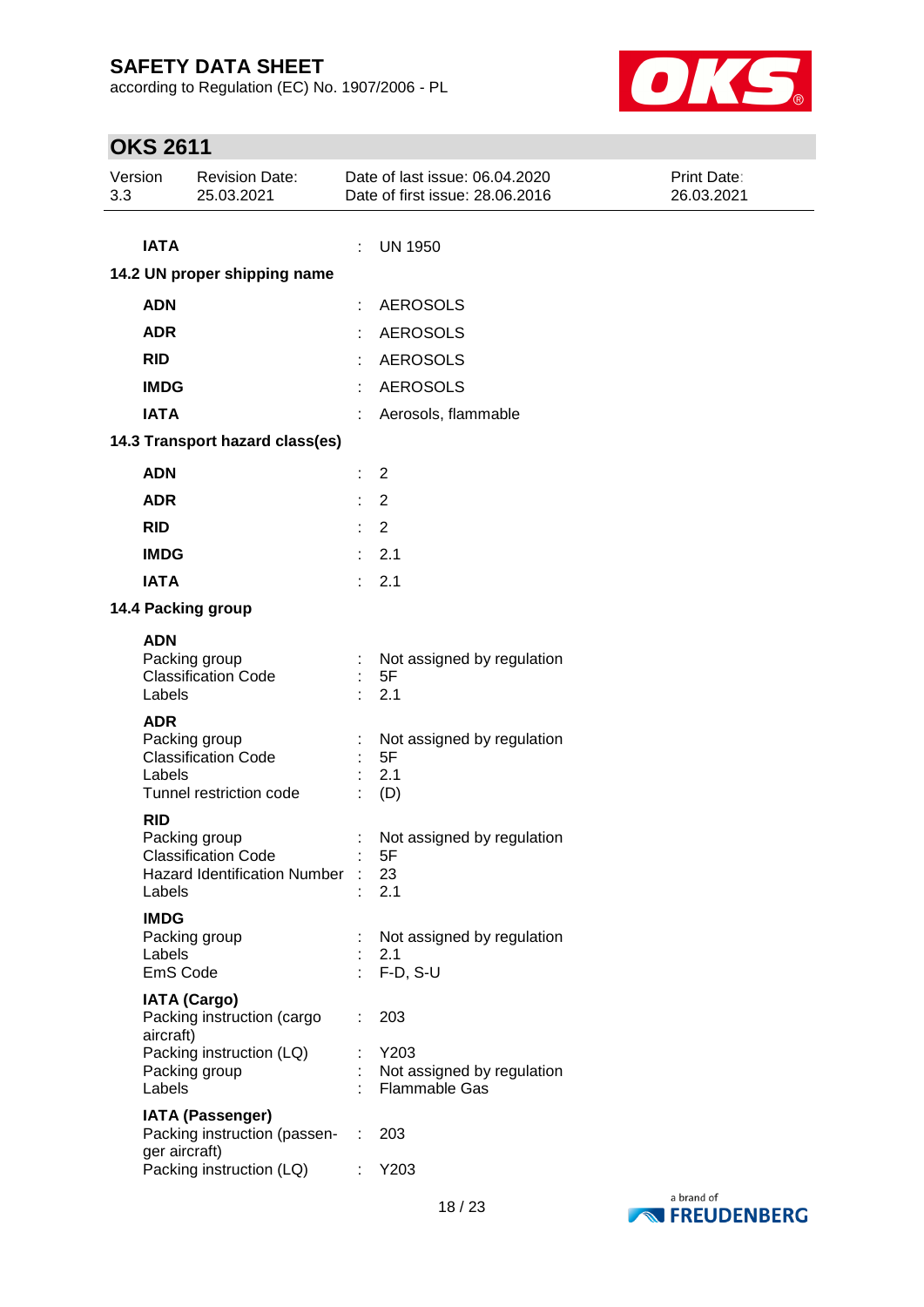according to Regulation (EC) No. 1907/2006 - PL



## **OKS 2611**

| Version<br>3.3 |                     | <b>Revision Date:</b><br>25.03.2021                  |                | Date of last issue: 06.04.2020<br>Date of first issue: 28,06,2016 | Print Date:<br>26.03.2021 |
|----------------|---------------------|------------------------------------------------------|----------------|-------------------------------------------------------------------|---------------------------|
|                | Labels              | Packing group                                        |                | Not assigned by regulation<br><b>Flammable Gas</b>                |                           |
|                |                     | <b>14.5 Environmental hazards</b>                    |                |                                                                   |                           |
|                | <b>ADN</b>          | Environmentally hazardous                            | $\mathbb{R}^n$ | no                                                                |                           |
|                | <b>ADR</b>          | Environmentally hazardous                            | ÷              | no                                                                |                           |
|                | <b>RID</b>          | Environmentally hazardous                            |                | no                                                                |                           |
|                | <b>IMDG</b>         | Marine pollutant                                     |                | no                                                                |                           |
|                |                     | <b>IATA (Passenger)</b><br>Environmentally hazardous |                | no                                                                |                           |
|                | <b>IATA (Cargo)</b> | Environmentally hazardous                            |                | no                                                                |                           |

### **14.6 Special precautions for user**

The transport classification(s) provided herein are for informational purposes only, and solely based upon the properties of the unpackaged material as it is described within this Safety Data Sheet. Transportation classifications may vary by mode of transportation, package sizes, and variations in regional or country regulations.

### **14.7 Transport in bulk according to Annex II of Marpol and the IBC Code**

s and  $\mathbf{R}$ : Not applicable for product as supplied.

## **SECTION 15: Regulatory information**

#### **15.1 Safety, health and environmental regulations/legislation specific for the substance or mixture**

| REACH - Candidate List of Substances of Very High<br>Concern for Authorisation (Article 59).                                           |    | : This product does not contain sub-<br>stances of very high concern (Regu-<br>lation (EC) No 1907/2006 (REACH),<br>Article 57). |
|----------------------------------------------------------------------------------------------------------------------------------------|----|----------------------------------------------------------------------------------------------------------------------------------|
| REACH - List of substances subject to authorisation<br>(Annex XIV)                                                                     |    | Not applicable                                                                                                                   |
| Regulation (EC) No 1005/2009 on substances that de-<br>plete the ozone layer                                                           | ÷  | Not applicable                                                                                                                   |
| Regulation (EU) 2019/1021 on persistent organic pollu-<br>tants (recast)                                                               | ÷  | Not applicable                                                                                                                   |
| Regulation (EC) No 649/2012 of the European Parlia-<br>ment and the Council concerning the export and import<br>of dangerous chemicals | ÷. | Not applicable                                                                                                                   |
| REACH - Restrictions on the manufacture, placing on<br>the market and use of certain dangerous substances,                             |    | Not applicable                                                                                                                   |
|                                                                                                                                        |    | a brand of                                                                                                                       |

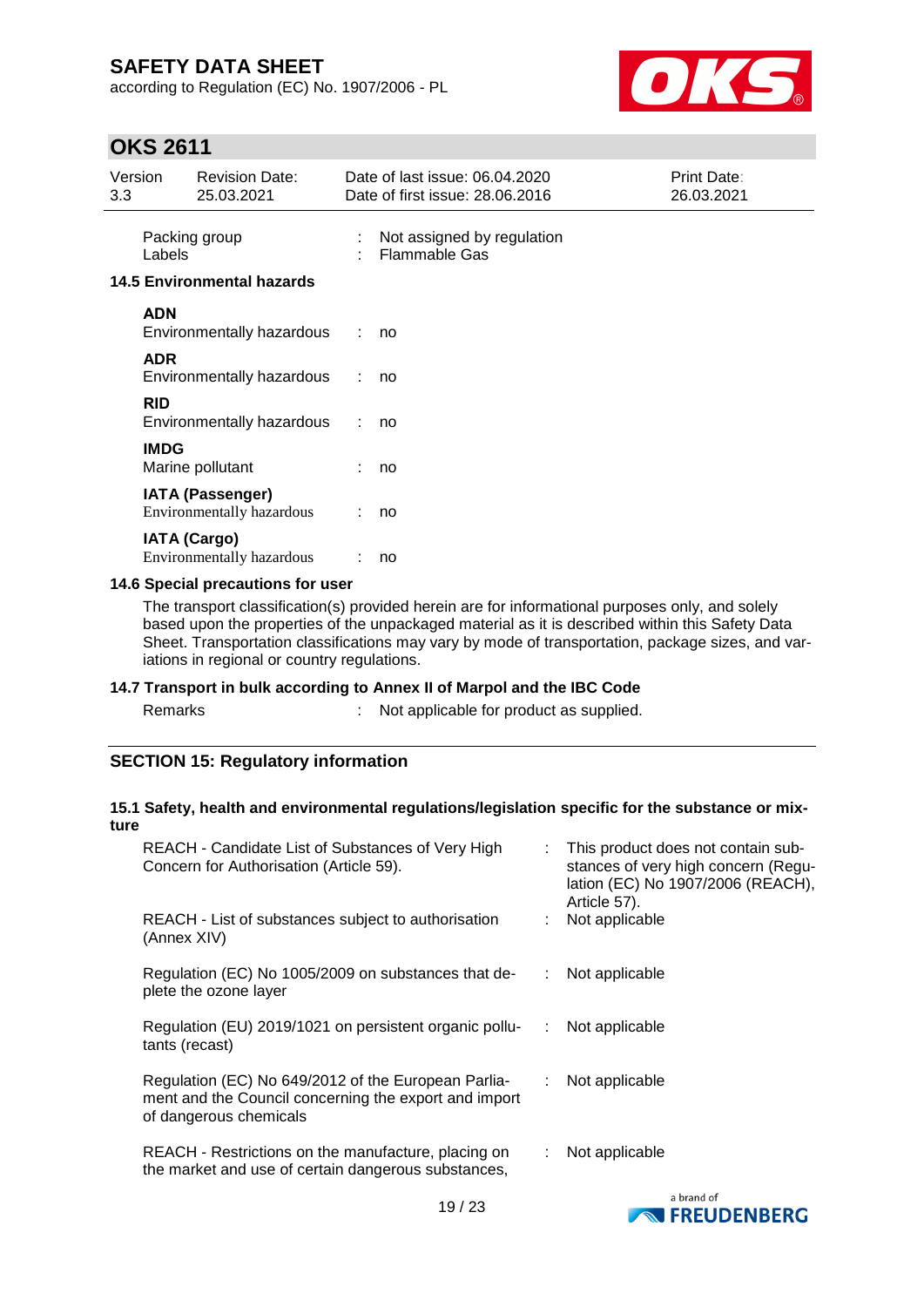according to Regulation (EC) No. 1907/2006 - PL



## **OKS 2611**

| Version | <b>Revision Date:</b> | Date of last issue: 06.04.2020  | <b>Print Date:</b> |
|---------|-----------------------|---------------------------------|--------------------|
| 3.3     | 25.03.2021            | Date of first issue: 28.06.2016 | 26.03.2021         |

preparations and articles (Annex XVII)

P5c

Seveso III: Directive 2012/18/EU of the European Parliament and of the Council on the control of major-accident hazards involving dangerous substances. P3b FLAMMABLE AEROSOLS

Volatile organic compounds : Directive 2010/75/EU of 24 November 2010 on industrial emissions (integrated pollution prevention and control) Volatile organic compounds (VOC) content: 96,39 %

### **Other regulations:**

Take note of Directive 94/33/EC on the protection of young people at work or stricter national regulations, where applicable.

Act of 25 February 2011 on chemical substances and their mixtures (i.e. Journal of Laws of 2019, No. 0, item 1225)

Regulation (EC) No 1272/2008 of the European Parliament and of the Council of 16 December 2008 on classification, labelling and packaging of substances and mixtures, amending and repealing Directives 67/548/EEC and 1999/45/EC, and amending Regulation (EC) No 1907/2006 (Official Journal of the European Union L 353 from 31.12.2008) with further adaptation to technical progress (ATP).

Regulation (EC) No 1907/2006 of the European Parliament and of the Council of 18 December 2006 concerning the Registration, Evaluation, Authorisation and Restriction of Chemicals (REACH), establishing a European Chemicals Agency, amending Directive 1999/45/EC and repealing Council Regulation (EEC) No 793/93 and Commission Regulation (EC) No 1488/94 as well as Council Directive 76/769/EEC and Commission Directives 91/155/EEC, 93/67/EEC, 93/105/EC and 2000/21/EC (Official Journal of the European Union L 396 from 30.12.2006, as amended).

Commission Regulation (EU) 2015/830 of 28 May 2015 amending Regulation (EC) No 1907/2006 of the European Parliament and of the Council on the Registration, Evaluation, Authorisation and Restriction of Chemicals (REACH)

Ordinance of the Minister of Health of 10 August 2012 concerning the criteria and procedure of classification of chemical substances and their mixtures (consolidated text Dz. U. of 2015., pos. 208).

Ordinance of the Minister of Economy, Labour and Social Policy of 21st December 2005 concerning the basic requirements for personal protective equipment (Dz. U. Nr. 259, item 2173). Ordinance of the Minister of Labour and Social Policy of 12 June 2018 concerning the highest allowable concentrations and levels of the agents harmful for health in the workplace (Dz.U 2018 pos 1286, with later amendments).

Ordinance of the Minister of Health of 2nd February 2011 concerning tests and measurement of agents harmful for health in the workplace (Dz. U. Nr. 33, item 166 wraz z późn. zm.). Ordinance of the Minister of Health of 30th December 2004 on the health and safety of workers related to chemical agents at work (Dz. U. from 2005, Nr. 11, item 86, as amended).

Act of 14 December 2012. on Waste (Journal of Laws of 2013. pos. 21, as amended). Act of 13 June 2013. On packaging and packaging waste Journal. U. of 2013. Item. 888, as amended).

Ordinance of the Minister of Climate of 2nd January 2020 on Waste Catalog (Dz. U. 2020 item 10).

Ordinance of the Minister of Environment on the requirements for carrying out the process of thermal treatment of waste and how to deal with waste produced in the process. (Dz. U. of

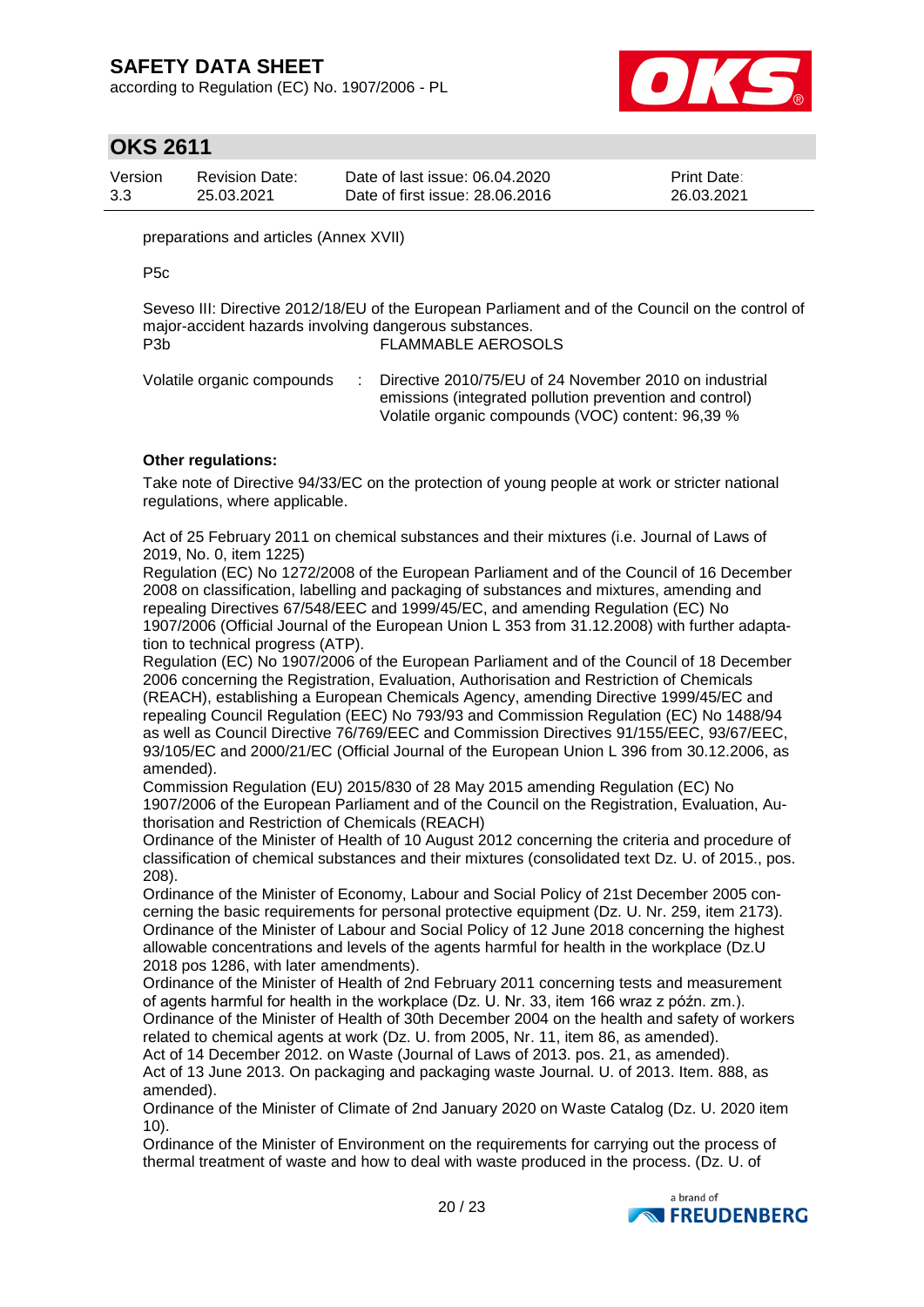according to Regulation (EC) No. 1907/2006 - PL



## **OKS 2611**

| Version | <b>Revision Date:</b> | Date of last issue: 06.04.2020  | <b>Print Date:</b> |
|---------|-----------------------|---------------------------------|--------------------|
| 3.3     | 25.03.2021            | Date of first issue: 28,06,2016 | 26.03.2021         |

2016., Pos. 108)

Act of 19 August 2011 on transport of dangerous goods (Dz. U. Nr. 227, item 1367, as amended).

Government Statement of 18 February 2019 on enforcing of changes Annexes A and B of European Agreement concerning international transport of dangerous goods by road (ADR) (Dz. U. 2019, item 769).

Ordinance of the Minister of Health of 20th April 2012 concerning labeling of containers of dangerous substances and dangerous mixtures and some mixtures ((consolidated text) Dz. U. z 2015 nr. 0 poz. 450).

Ordinance of the Minister of Health of 11th June 2012 concerning categories of dangerous substances and dangerous mixtures for which containers must be fitted with child-resistant fastenings and a tactile warning of danger (Dz. U. from 2012, item 688 as amended).

#### **15.2 Chemical safety assessment**

This information is not available.

### **SECTION 16: Other information**

#### **Full text of H-Statements**

| H <sub>225</sub> | Highly flammable liquid and vapour.                   |
|------------------|-------------------------------------------------------|
| H <sub>226</sub> | : Flammable liquid and vapour.                        |
| H <sub>280</sub> | : Contains gas under pressure; may explode if heated. |
| H304             | : May be fatal if swallowed and enters airways.       |
| H315             | Causes skin irritation.                               |
| H319             | : Causes serious eye irritation.                      |
| H336             | : May cause drowsiness or dizziness.                  |
| H411             | : Toxic to aquatic life with long lasting effects.    |
| H412             | : Harmful to aquatic life with long lasting effects.  |

#### **Full text of other abbreviations**

| ÷ | Europe. Commission Directive 2000/39/EC establishing a first<br>list of indicative occupational exposure limit values |
|---|-----------------------------------------------------------------------------------------------------------------------|
| ÷ | Europe. Indicative occupational exposure limit values                                                                 |
|   | Poland. Occupational exposure limits for airborne toxic sub-<br>stances                                               |
|   | : Limit Value - eight hours                                                                                           |
|   | : Limit Value - eight hours                                                                                           |
|   | <b>Maximal Admissible Concentration</b>                                                                               |
|   | Maximal Admissible Temporary Concentration                                                                            |
|   |                                                                                                                       |

ADN - European Agreement concerning the International Carriage of Dangerous Goods by Inland Waterways; ADR - European Agreement concerning the International Carriage of Dangerous Goods by Road; AIIC - Australian Inventory of Industrial Chemicals; ASTM - American Society for the Testing of Materials; bw - Body weight; CLP - Classification Labelling Packaging Regulation; Regulation (EC) No 1272/2008; CMR - Carcinogen, Mutagen or Reproductive Toxicant; DIN -

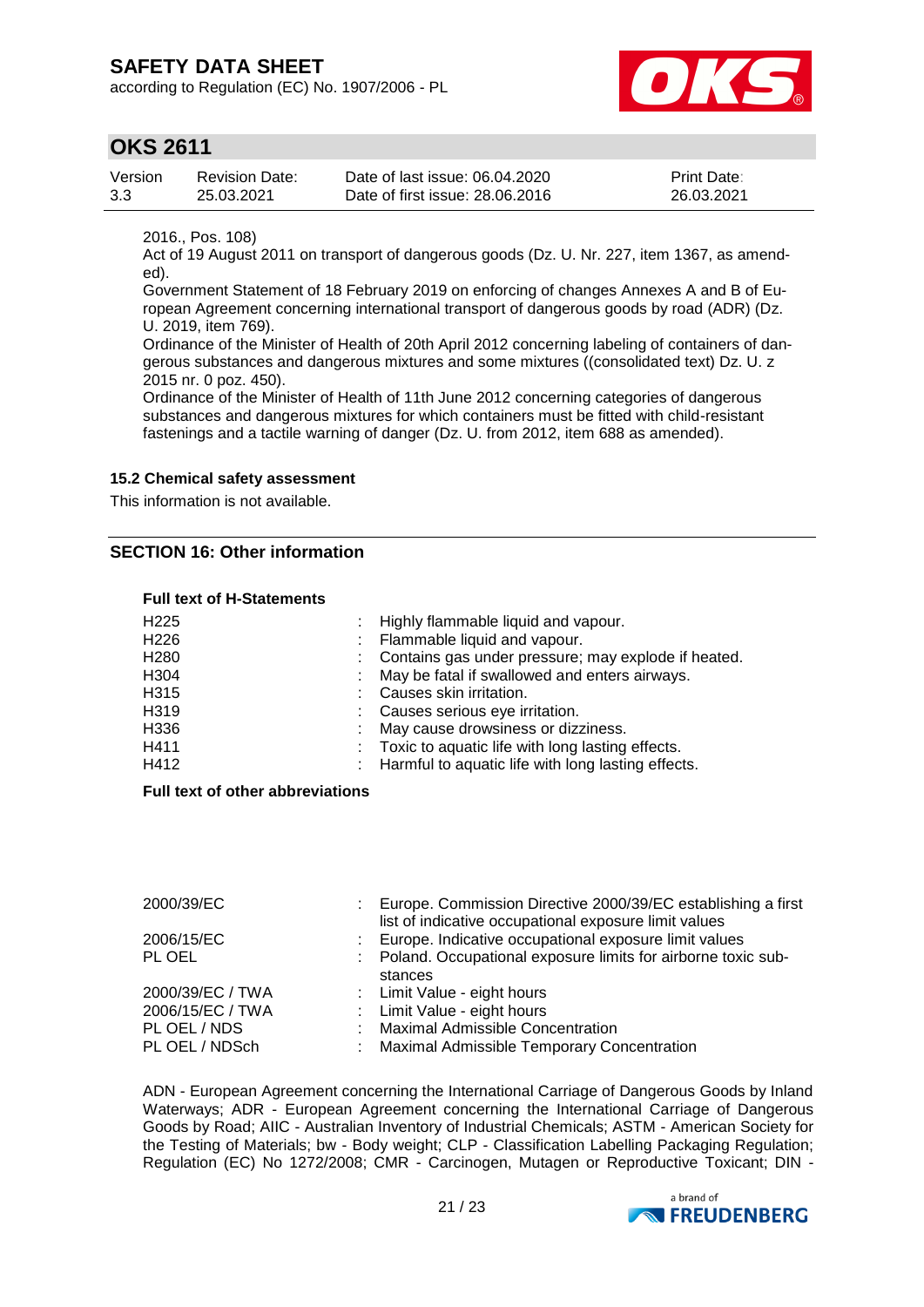according to Regulation (EC) No. 1907/2006 - PL



## **OKS 2611**

| Version | <b>Revision Date:</b> | Date of last issue: 06.04.2020  | <b>Print Date:</b> |
|---------|-----------------------|---------------------------------|--------------------|
| 3.3     | 25.03.2021            | Date of first issue: 28,06,2016 | 26.03.2021         |

Standard of the German Institute for Standardisation; DSL - Domestic Substances List (Canada); ECHA - European Chemicals Agency; EC-Number - European Community number; ECx - Concentration associated with x% response; ELx - Loading rate associated with x% response; EmS - Emergency Schedule; ENCS - Existing and New Chemical Substances (Japan); ErCx - Concentration associated with x% growth rate response; GHS - Globally Harmonized System; GLP - Good Laboratory Practice; IARC - International Agency for Research on Cancer; IATA - International Air Transport Association; IBC - International Code for the Construction and Equipment of Ships carrying Dangerous Chemicals in Bulk; IC50 - Half maximal inhibitory concentration; ICAO - International Civil Aviation Organization; IECSC - Inventory of Existing Chemical Substances in China; IMDG - International Maritime Dangerous Goods; IMO - International Maritime Organization; ISHL - Industrial Safety and Health Law (Japan); ISO - International Organisation for Standardization; KECI - Korea Existing Chemicals Inventory; LC50 - Lethal Concentration to 50 % of a test population; LD50 - Lethal Dose to 50% of a test population (Median Lethal Dose); MARPOL - International Convention for the Prevention of Pollution from Ships; n.o.s. - Not Otherwise Specified; NO(A)EC - No Observed (Adverse) Effect Concentration; NO(A)EL - No Observed (Adverse) Effect Level; NOELR - No Observable Effect Loading Rate; NZIoC - New Zealand Inventory of Chemicals; OECD - Organization for Economic Co-operation and Development; OPPTS - Office of Chemical Safety and Pollution Prevention; PBT - Persistent, Bioaccumulative and Toxic substance; PICCS - Philippines Inventory of Chemicals and Chemical Substances; (Q)SAR - (Quantitative) Structure Activity Relationship; REACH - Regulation (EC) No 1907/2006 of the European Parliament and of the Council concerning the Registration, Evaluation, Authorisation and Restriction of Chemicals; RID - Regulations concerning the International Carriage of Dangerous Goods by Rail; SADT - Self-Accelerating Decomposition Temperature; SDS - Safety Data Sheet; SVHC - Substance of Very High Concern; TCSI - Taiwan Chemical Substance Inventory; TRGS - Technical Rule for Hazardous Substances; TSCA - Toxic Substances Control Act (United States); UN - United Nations; vPvB - Very Persistent and Very Bioaccumulative

### **Further information**

| <b>Classification of the mixture:</b> |                  | <b>Classification procedure:</b>    |  |
|---------------------------------------|------------------|-------------------------------------|--|
| Aerosol 1                             | H222, H229       | Based on product data or assessment |  |
| Skin Irrit. 2                         | H315             | Calculation method                  |  |
| Eye Irrit. 2                          | H319             | Calculation method                  |  |
| STOT SE 3                             | H336             | Calculation method                  |  |
| Asp. Tox. 1                           | H <sub>304</sub> | Based on product data or assessment |  |
| Aquatic Chronic 3                     | H412             | Calculation method                  |  |

This safety data sheet applies only to products as originally packed and labelled. The information contained therein may not be reproduced or modified without our express written permission. Any forwarding of this document is only permitted to the extent required by law. Any further, in particular public, dissemination of the safety data sheet (e.g. as a document for download from the Internet) is not permitted without our express written consent. We provide our customers with amended safety data sheets as prescribed by law. The customer is responsible for passing on safety data sheets and any amendments contained therein to its own customers, employees and other users of the product. We provide no guarantee that safety data sheets received by users from third parties are up-to-date. All information and instructions in this safety data sheet have been compiled to the best of our knowledge and are based on the information available to us on the day of publication. The information provided is intended to describe the product in relation to the required safety measures; it is neither an assurance of characteristics nor a guarantee of the product's suitability for particular applications and does not justify any contractual legal relation-